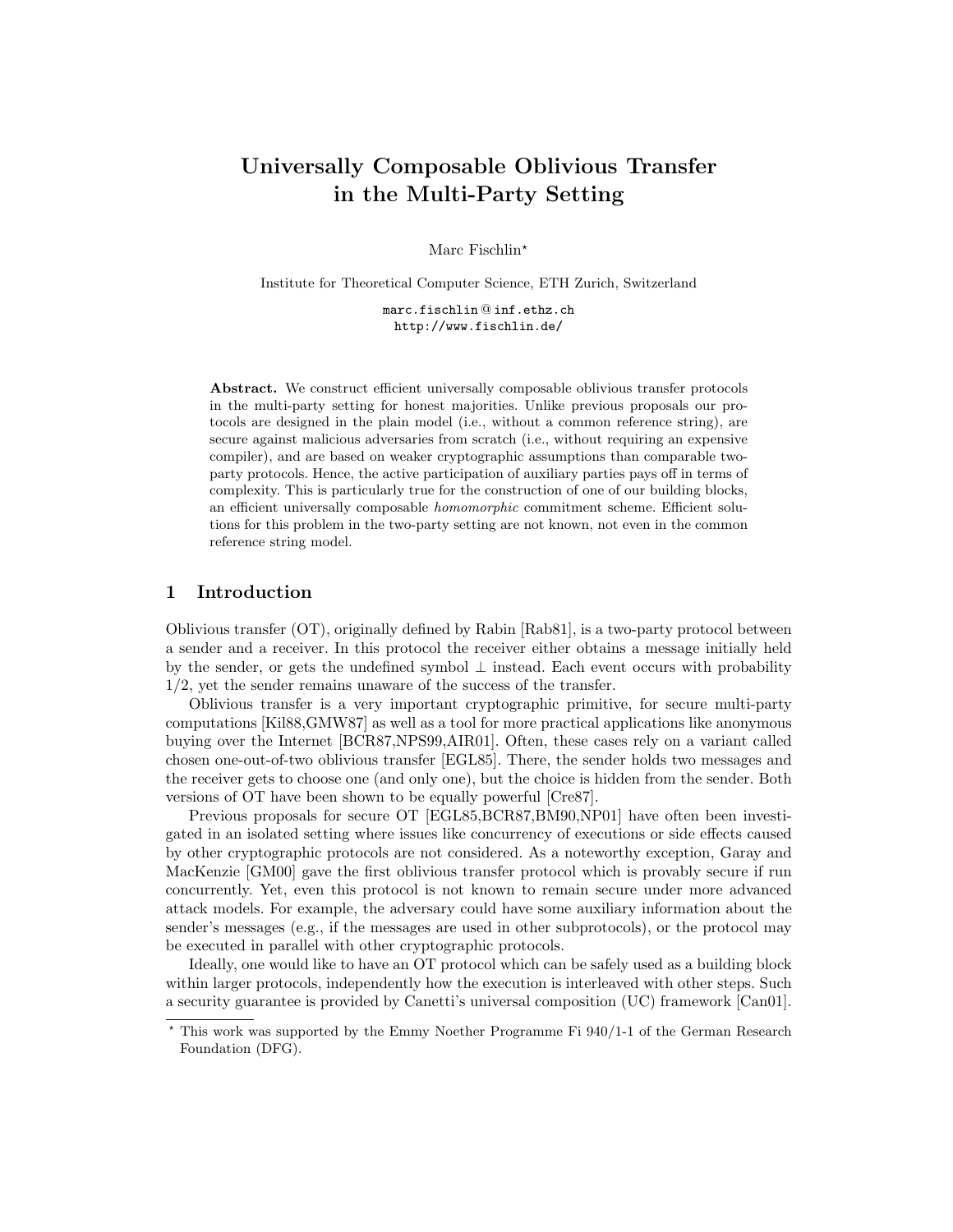In this framework one defines an idealized version of the primitive in question, capturing the desired security properties in an abstract way and ensuring that the functionality is secure in interdependent settings. For example, an idealized functionality for oblivious transfer is a trustworthy interface which waits to receive the two messages from the sender as well as the receiver's choice and then delivers the corresponding message to the receiver; no further information about one party's input is given to the other party.

Given an appropriate formalization of some functionality in the UC framework, one next shows that this functionality can be securely realized by an interactive protocol between the parties (without the trusted interface). Here, securely realizing means that, in any environment in which the protocol may be run, for this environment executions of the interactive protocol are indistinguishable from executions in the ideal model with the trustworthy functionality. The UC framework, notably the composition theorem, then guarantees that the protocol can indeed be securely deployed as a subroutine in more complex protocols and environments.

## 1.1 Previous Results

While some important stand-alone primitives like encryption and signatures basically preserve security in the UC framework [Can01,Can04], other functionalities for commitment and oblivious transfer cannot be implemented by any protocol between two parties of which one can be dishonest [Can01,CF01]. In particular, previously proposed OT protocols in a stand-alone setting (even if geared to be secure for concurrent executions like [GM00]) demonstrably fail to realize the aforementioned ideal OT functionality. In fact, Lindell [Lin04], using a weaker security notion than universal composition called concurrent self-composition, shows that oblivious transfer (and other functionalities) cannot even be accomplished in this setting.

We stress that the impossibility results of  $[Can01,CF01]$  refer to protocols between two parties in the plain model, i.e., without any auxiliary parties or setup assumptions. Indeed, Canetti [Can01] shows that any functionality can be realized in the UC framework by two or more parties if a majority of the players is honest (which for two parties implies that both parties cannot be corrupted). Although based on general cryptographic assumptions, this feasibility construction is computationally expensive. It requires to evaluate the circuit computing the functionality in a gate-wise manner, and also involves a general compiler lifting security in the presence of honest-but-curios adversaries to the case of malicious adversaries. This compiler usually relies on complex zero-knowledge proofs for general NP statements.

Another workaround for the impossibility results is to let the two parties have access to a common reference string (CRS) drawn according to some fixed distribution before the execution starts. This has been successfully applied to the case of commitments [CF01], as well to oblivious transfer [CLOS02]. The OT protocol in [CLOS02] is used as a building block to extend the aforementioned feasibility result of [Can01] to dishonest majorities. It consists of a two-level design which can be implemented by any trapdoor permutation. The first part is basically the OT protocol of Goldreich et al. [GMW87] in the plain model but which is only secure against honest-but-curious adversaries. In the second step one patches the protocol to thwart malicious adversaries, using once more compiler techniques and zero-knowledge proofs. These zero-knowledge proofs then also use the common reference string model.

Recently, Garay et al. [GMY04] utilized the CRS model, too, and proposed an extended committed oblivious transfer (ECOT) protocol which is universally composable. In such an ECOT protocol the parties run an oblivious transfer but they are also committed to their data; additionally, the sender can prove in zero-knowledge some relation about his committed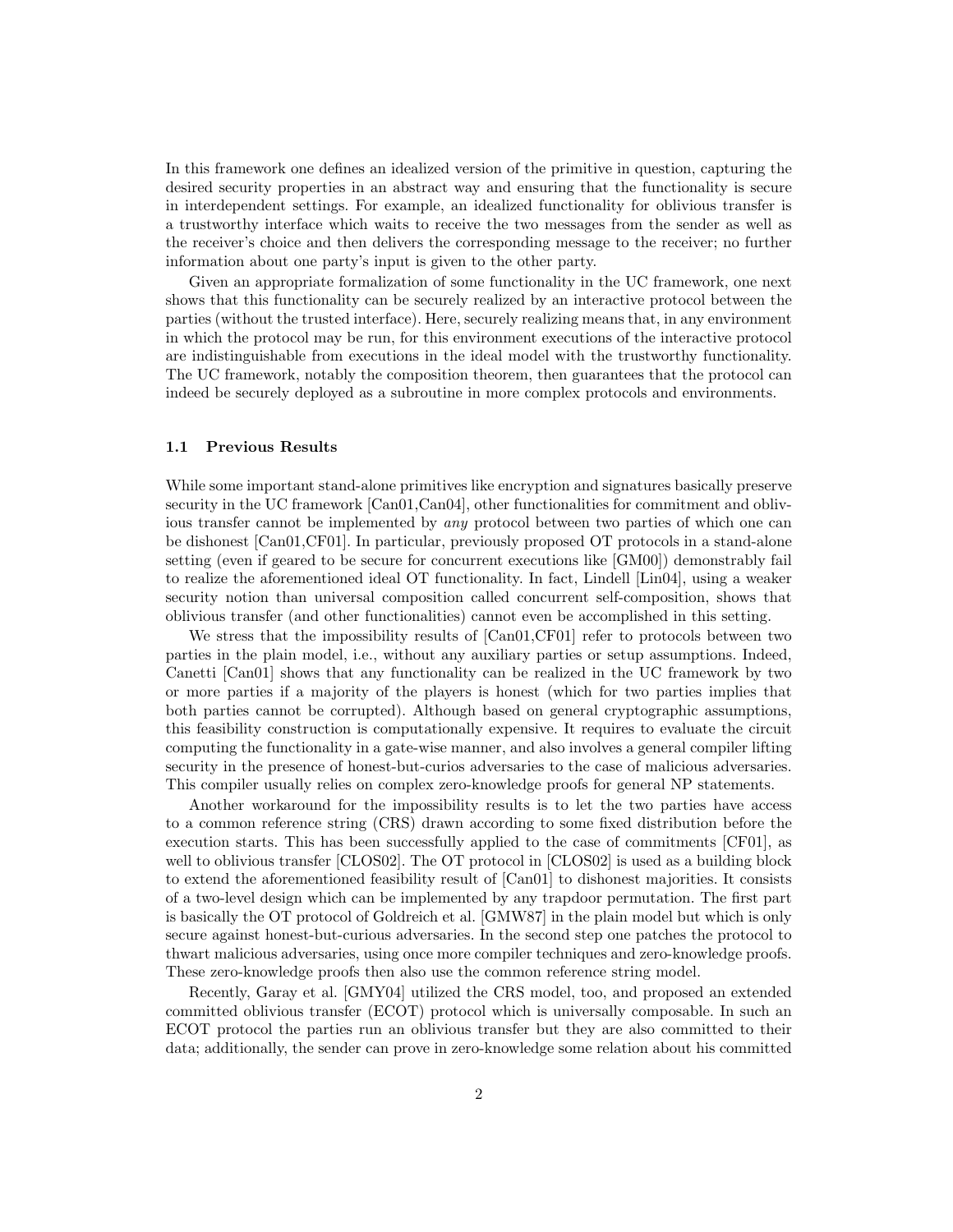values. The core of the ECOT protocol is of course a regular oblivious transfer and therefore the protocol in [GMY04] realizes the OT functionality securely in the CRS model.

The solution in [GMY04] does not rely on compiler techniques but is secure against malicious adversaries from scratch, under the decisional Diffie-Hellman assumption and the decisional composite residuosity assumption, and the strong RSA assumption or presuming chosen-message security of DSA. Yet, if implemented with the suggested efficient primitives the protocol is only known to be secure against adaptive corruptions if parties can erase internal data. Also, the protocol is geared towards evaluation of bit gates and therefore allows to transfer bit messages only; we are not aware if it can be extended easily to handle longer messages.

Another solution to bypass the two-party impossibility result, suggested in [PS04], is to lend super-polynomial power to the adversary in the real-life execution as well as in the idealized world, and to the environment trying to distinguish the two settings. This somewhat non-standard assumption about the computational power is done in a controlled way via so-called imaginary angels and it allows to overcome the need for a CRS in the general construction in [CLOS02]. The underlying oblivious transfer protocol in [PS04] is essentially identical to the one by Canetti et al. [CLOS02] and again needs a compiler and zero-knowledge proofs to handle malicious adversaries. Only the compiler is implemented differently by virtue of the imaginary angels, and can forgo the CRS.

## 1.2 Our Results

To overcome the two-party results of [Can01,CF01] we work in the setting of honest majorities. As explained before, for two parties this trivially boils down to a protocol between honest users. We are therefore interested in the case of three or more parties.

Assuming an honest majority one could try to reduce the design of a multi-party OT protocol in the plain model to known two-party solutions in the CRS model. For example, in the three-party case (in which the adversary can corrupt only one party) the third party could pick the CRS and the sender and receiver then run the two-party protocol on this CRS over a secure channel.<sup>1</sup> We do not pursue this approach, though, because it would not improve over existing solutions. Instead, we try to make better use of the additional parties.

Moreover, for more than three parties the straightforward approach for letting the other parties generate the CRS would require a more advanced protocol than in the three-party case. Otherwise the adversary could corrupt the sender or the receiver in addition to some of the other players, possibly allowing the malicious sender or receiver to cheat for an adversarial chosen CRS. But easy protocols for jointly generating unbiased common reference strings are not known, especially since the CRS often contains non-trivial values like an RSA modulus with unknown factorization.

We present several protocols implementing UC oblivious transfer in the multi-party scenario, depending on the number of helper parties and, especially, on the maximum of dishonest players among them. For the case of  $n = 3$  parties, among which there is an honest majority and thus at most  $t \leq 1$  corrupt users, we present a basic protocol to realize universally composable OT very efficiently, requiring the parties to essentially perform only one or two encryptions/decryptions. In case of static adversaries or if we alternatively presume reliable data erasure, our protocol can be implemented with any CCA-secure public-key encryption

<sup>&</sup>lt;sup>1</sup> The confidential transmission guarantees that no information is revealed to the adversary, even if the third party is corrupt and chooses the CRS in a malicious way.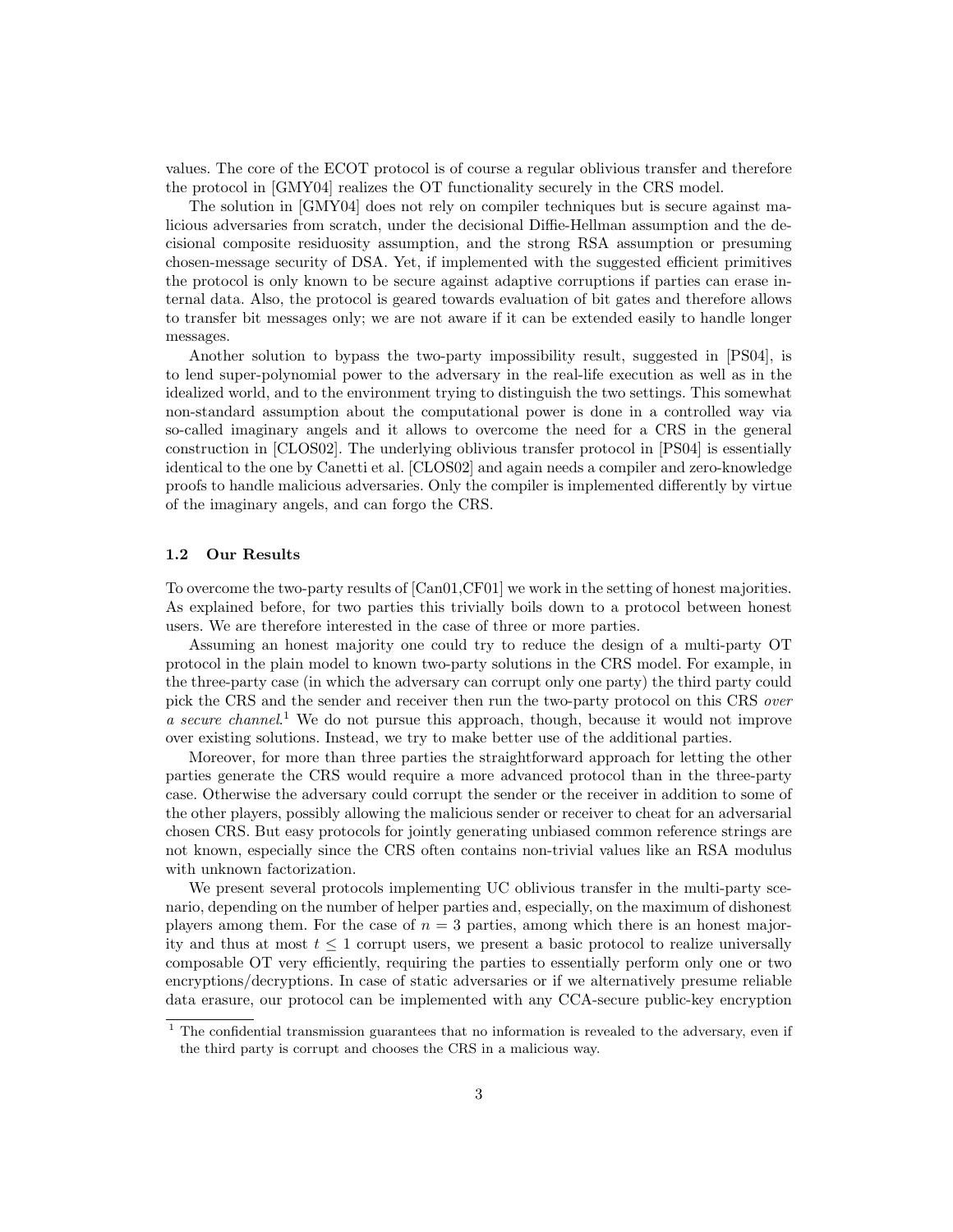(assuming authenticated channels between the parties).<sup>2</sup> As usual in multi-party computations, adaptive corruptions are dealt with using the more expensive but presumably inevitable non-committing encryption [CFGN96,DN00]. Advantageously, in our protocol the number of bits which have to be encrypted in a non-committing way is limited by the length of the sender's messages and the receiver's choice, minimizing the usage of this encryption method.

We can extend our basic three-party protocol to more general  $n$ 's and a limited number t of corrupt players. Although preserving the underlying cryptographic assumptions, the workload of the extended protocol increases exponentially with the number of corrupt players as we run many copies of our three-party protocol (yet, it remains within reasonable bounds for small t's). Hence, our protocol can tolerate up to  $t = \mathcal{O}(\log k)$  dishonest players for security parameter  $k$ , where the exact bound on  $t$  depends on the relationship of the number  $n$  of honest users and t. For example, if we simply have an honest majority  $n \geq 2t + 1$ , then our protocol tolerates up to  $t \approx \log \log k$  bad parties; if  $n \geq t^2 + 2$  then we achieve the bound  $t = \mathcal{O}(\log k)$ . The description of this second protocol has been delegated to Appendix A.

In our third protocol, which is based on ideas developed by Bellare and Micali [BM90], we overcome the limitation  $t = \mathcal{O}(\log k)$  by moving from secure encryption in general to the decisional Diffie-Hellman assumption. Our protocol utilizes UC homomorphic commitments which we show how to realize efficiently with Shamir's secret sharing and secure signatures in case of static corruptions and honest majorities. These homomorphic properties of commitments enable us to transfer well-known discrete-log based proof systems easily to the UC setting, resulting in an efficient OT protocol in connection with the DDH assumption. Since many practical RSA- or discrete-log-based proof systems in the stand-alone setting rely on similar homomorphic properties, our commitment protocol may be useful for the design of other efficient UC protocols in the multi-party setting.

The limitations of our commitment scheme, static corruptions and honest majorities, of course carry over to our OT protocol if implemented with this commitment protocol. However, given a UC homomorphic commitment scheme with stronger security properties, our OT protocol could tolerate any number of corrupt parties in principle. Yet, even then, our solution would only be secure against static corruptions —unless we allow reliable erasure in which case it would withstand adaptive adversaries as well.

# 2 Preliminaries

We work in the universal composition framework of [Can01]. In this section we give an overview over this framework, and refer the reader to [Can01] for a comprehensive introduction. Then we recall some useful basic functionalities.

### 2.1 UC Framework

As explained in the introduction, executions of a protocol which securely realizes some ideal functionality should be indistinguishable from executions with that functionality. This is formalized by considering two experiments as described below.

In the first experiment, the real-life execution, a probabilistic polynomial-time adversary A participates in a run of the interactive protocol  $\pi$  with a set of parties  $P_1, \ldots, P_n$ . All parties are connected through point-to-point communication channels. The channels are public, i.e.,

<sup>&</sup>lt;sup>2</sup> Observe that stand-alone oblivious transfer in the *two-party* setting cannot be constructed from black-box public-key encryption, even for static, honest-but-curious adversaries  $(GKM^+00)$ .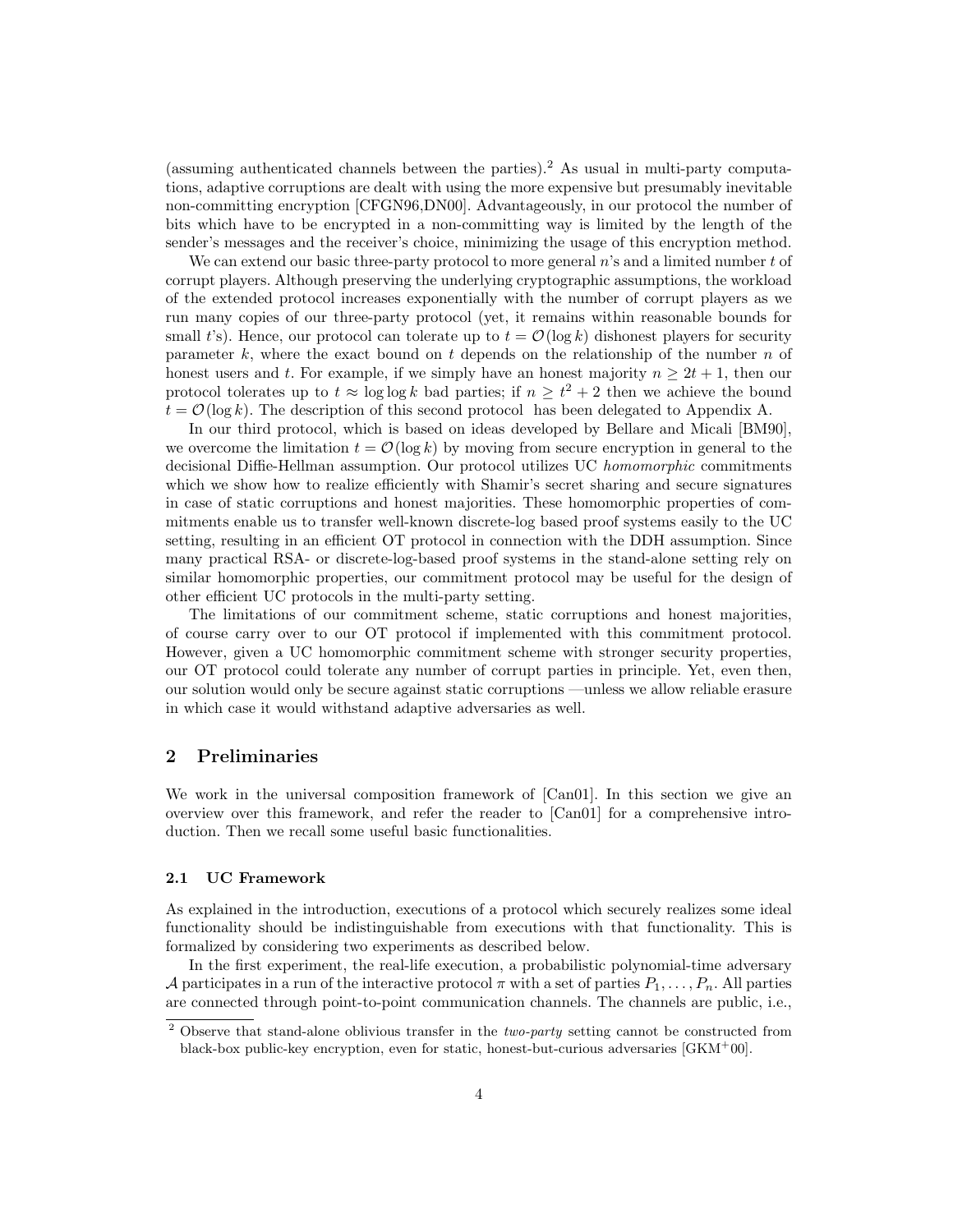the adversary can read all data transmitted between parties. The adversary is also responsible for delivery of messages.

Each party is initially honest and follows the predetermined program of  $\pi$ . The adversary may corrupt parties, either at the outset only (non-adaptive or static adversaries) or at any point during the execution *(adaptive adversaries)*. An adversary corrupting at most  $t$ parties during any possible execution is called  $t$ -limited. Once a party is corrupted by  $A$ the party hands over all internal data including its input, previous incoming and outgoing communication and the content of the random tape to the adversary. If we allow reliable erasure then the party may delete some of these data during the execution which then remains hidden from the adversary in case of a corruption. If a party gets corrupted by the adversary then the party follows the adversary's instructions from then on. In particular, for so-called malicious adversaries the party may now deviate from its program.

In the second experiment, the ideal-model execution, a probabilistic polynomial-time adversary S (also called simulator) participates in an execution of (dummy) parties  $P_1, \ldots, P_n$ with some ideal and trustworthy functionality  $\mathcal{F}$ . All parties are only connected to the functionality by secure channels and the simulator cannot read the content of transmissions. Once an honest dummy party gets some input it immediately forwards this input to the functionality which, at some point, may reply with output for some parties (including the simulator S). If a party  $P_1, \ldots, P_n$  receives such a message from the functionality it copies it to its output tape. We note that the simulator is responsible for delivery of these replies. Corruptions are dealt with as in the real-life setting.

In both settings an interactive distinguisher, the probabilistic polynomial-time environment  $Z$ , is present. This environment can interact with honest parties by determining the inputs and by reading the output of these parties. Additionally,  $Z$  can communicate with the adversary  $A$  or  $S$ , respectively. This interaction with the adversary may range from passing orders about corruptions to having the adversary report communications between parties. For both worlds the way the environment interacts with the adversary and the parties are identical. That is,  $\mathcal Z$  only sees the input/output behavior of honest parties and the interactions with the adversary. In particular, if adversary  $A$  is t-limited and (non-)adaptive then so is the simulator  $S$ .

At the end of an execution the environment should output a bit  $b$  indicating whether it thinks it observes an execution in the real-life world with protocol  $\pi$  and adversary  $\mathcal{A}$  ( $b = 0$ ). or in the ideal model with functionality F and adversary  $S(b = 1)$ . The random variables describing the output distributions are denoted by  $REAL_{\pi,\mathcal{A},\mathcal{Z}}$  and  $IDEAL_{\mathcal{F},\mathcal{S},\mathcal{Z}}$ , respectively. Informally, A should not have much more power attacking the interactive protocol  $\pi$  than S has in attacking the ideal functionality. Consequently, for a protocol  $\pi$  securely realizing  $\mathcal F$ the view of any environment should be essentially the same, and the random variables should have roughly the same distribution:

**Definition 1.** A protocol  $\pi$  securely realizes a functionality F if for every adversary A there exists a simulator S such that for every environment Z the random variables  $REAL_{\pi,A,Z}$ and IDEAL $\mathcal{F},\mathcal{S},\mathcal{Z}$  are computationally indistinguishable. If the random variables are identically distributed then  $\pi$  securely realizes  $\mathcal F$  in a perfect way.

An important setting, which captures the intuition that a universally composable protocol can be used securely as a subprotocol, is the so-called hybrid model. There, an interactive protocol  $\pi$  is executed in presence of some ideal functionality  $\mathcal{G}$ , meaning that parties  $P_1, \ldots, P_n$ and the adversary also have access to ideal functionality  $G$ . Definition 1 straightforwardly carries over to this setting saying that  $REAL_{\pi,\mathcal{A},\mathcal{Z}}^{\mathcal{G}}$  and  $IDEAL_{\mathcal{F},\mathcal{S},\mathcal{Z}}$  should be indistinguishable.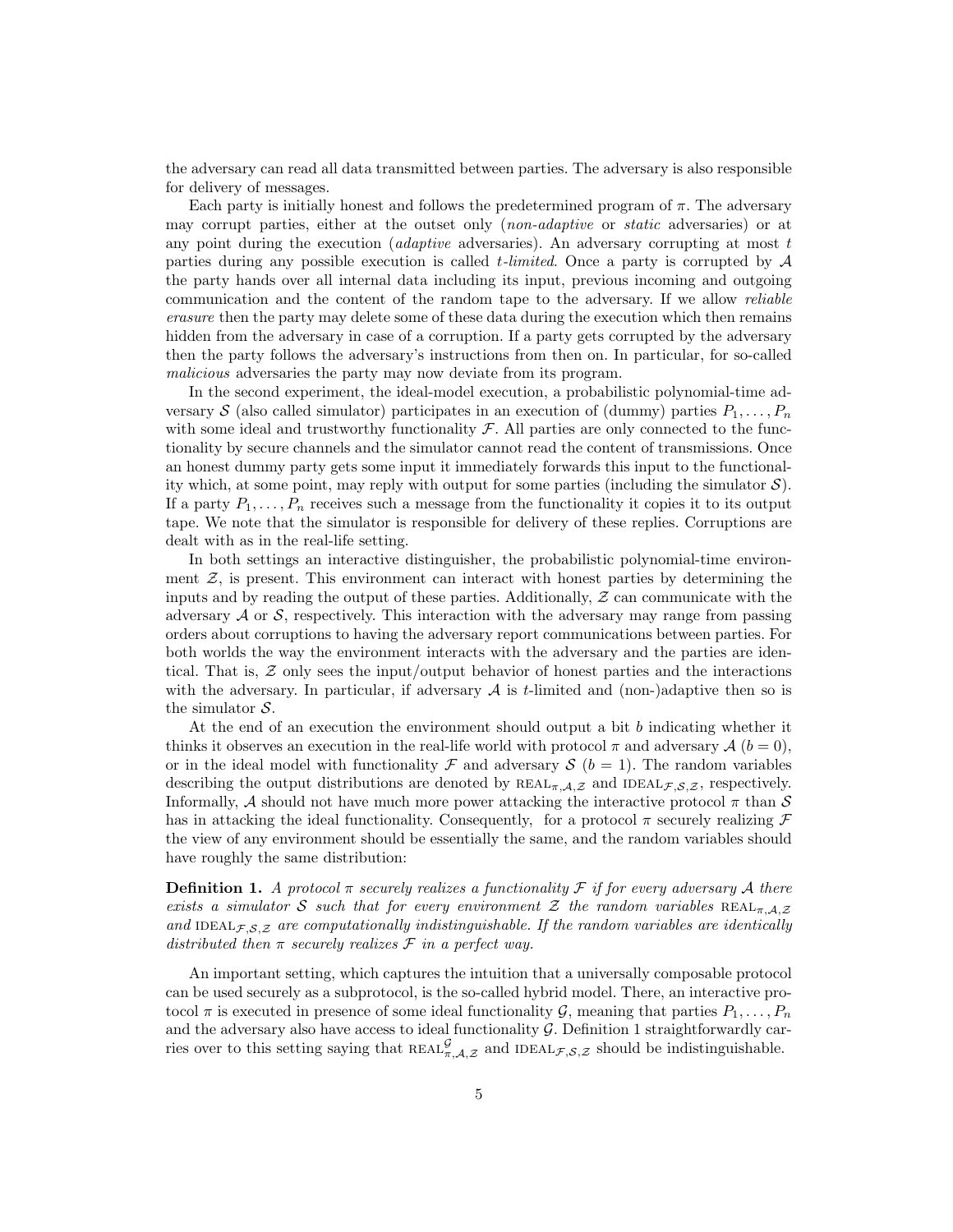The importance of the hybrid model becomes clear in light of the composition theorem [Can01]. If a protocol  $\pi$  securely realizes a functionality  $\mathcal F$  in the G-hybrid setting, and some protocol  $\rho$  securely realizes  $\mathcal{G}$ , then the protocol  $\pi^{\rho}$  (in which each call to  $\mathcal{G}$  is replaced by running  $\rho$ ) securely realizes *F*. This can be extended to several functionalities  $\mathcal{G}_1, \mathcal{G}_2, \ldots$ and protocols  $\rho_1, \rho_2, \ldots$  realizing these functionalities. Additionally, nesting of functionalities (e.g., realizing G through  $\rho$  in some H-hybrid setting and further realizing H by a protocol  $\sigma$ etc.) can be done up to constant depth.

On a technical note, protocol executions in the real-life and the ideal setting are always accompanied by session IDs. These IDs are provided and maintained by the system and enable the parties to distinguish between messages from different executions. Specifically, each invocation of a copy of some protocol or some functionality, respectively, is assigned a unique ID sid. For sake of readability we often omit mentioning these IDs for interactive protocols and note that any transmission in an interactive protocol is implicitly tagged by such a value *sid* as well as the identities of the sender and the receiver of the message.

## 2.2 Useful Functionalities

We usually show our OT protocols to be secure in the hybrid setting assuming some important functionalities as building blocks.

One important functionality for message transmissions is  $\mathcal{F}_{\text{auth}}$ . This functionality provides integrity for transmissions in the sense that the adversary cannot tamper messages undetected, nor can the adversary inject additional messages. Yet, the adversary still gets to read the content of transmission between parties. This functionality is often assumed implicitly by presuming authenticated channels between parties.

Another important functionality adding confidentiality to authenticated transmissions is  $\mathcal{F}_{\text{smt}}$ . This functionality can be securely realized (in the  $\mathcal{F}_{\text{auth}}$ -hybrid model) by CPA- or CCA-secure public-key encryption for static adversaries, and by non-committing encryption for adaptive adversaries [Can01] (or by assuming reliable erasure for semantically secure encryption). In both cases the functionality merely reveals the length of the transmission to the adversary.

Our protocols use two other basic functionalities,  $\mathcal{F}_{\text{pke}}$  and  $\mathcal{F}_{\text{sig}}$ , for secure public-key encryption and secure signatures. Namely,  $\mathcal{F}_{\text{pke}}$  allows to generate a public key enabling everyone to create ciphertexts which only the key generating party can decrypt. With  $\mathcal{F}_{sig}$ a signer party can generate a verification key allowing to publicly verify signatures only the signer can create. In [Can01,Can04] it has been shown that  $\mathcal{F}_{\text{pke}}$  can be realized with (non-committing) CCA-secure encryption schemes, and  $\mathcal{F}_{sig}$  can be implemented through chosen-message secure signature schemes.

# 3 Universally Composable OT for Three Parties

We first discuss the case of three parties. Since we presume honest majorities the adversary can corrupt at most one of these three parties. The ideal functionality for oblivious transfer which our protocol should realize securely is given in Figure 1. We note that this protocol will then also provide the building block for larger n's and limited  $t = \mathcal{O}(\log k)$ .

## 3.1 The Protocol

The oblivious transfer protocol takes place between three parties: the sender S, holding two messages  $m_0, m_1$ , the receiver R with selection bit b, and a helper H with no input. If there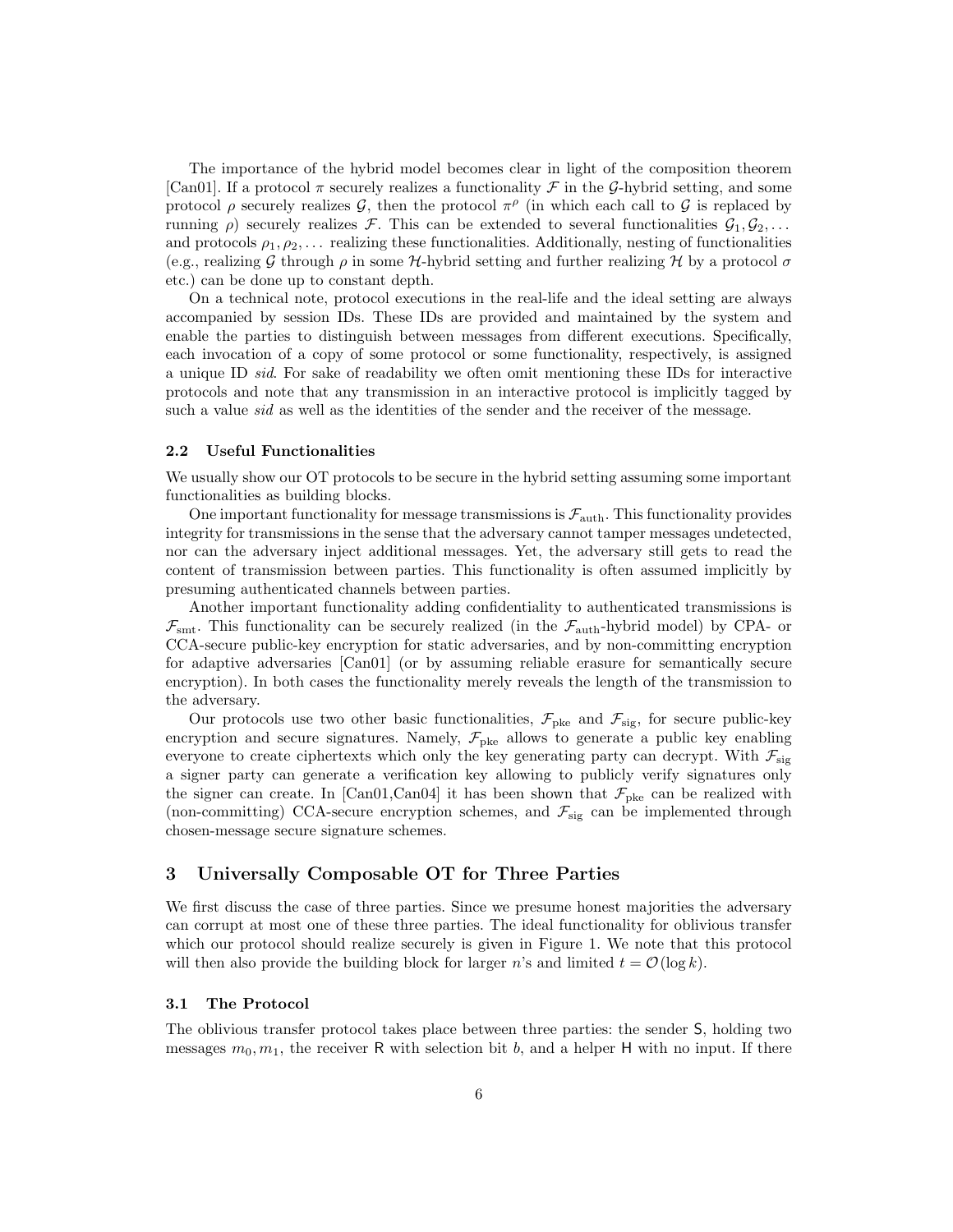#### Functionality  $\mathcal{F}_{\text{OT}}$

 $\mathcal{F}_{\text{OT}}$  proceeds as follows, running with two parties  $P_i, P_j$  and an adversary S, and parameterized by a value  $\kappa$ :

- If receiving a message (ot-transfer, sid,  $P_i$ ,  $P_j$ ,  $m_0$ ,  $m_1$ ) with  $m_0$ ,  $m_1 \in \{0,1\}^{\kappa}$  from some party  $P_i$  store this message and ignore all further ot-transfer messages.
- If receiving a message (ot-choose, sid,  $P_i$ ,  $P_j$ , b) from some party  $P_j$  check if a message (ot-transfer, sid,  $P_i$ ,  $P_j$ ,  $m_0$ ,  $m_1$ ) has been stored. If not, ignore this message. If so, send (ot-received, sid,  $P_i$ ,  $P_j$ ,  $m_b$ ) to  $P_j$  and ignore all future ot-choose messages.

**Fig. 1.** ( $^{2}_{1}$ )-Oblivious Transfer Functionality  $\mathcal{F}_{\text{OT}}$  (adapted from [Can01])

are more than three parties then the helper position is filled in by the first party different from S and R (where we assume some order of the parties).

From a bird's eye view, the receiver and the helper each pick a random key and transfer the pair of keys to the sender. This is done such that, on the one hand, the receiver only knows one of the keys (where the order is determined by the receiver's choice) and, on the other hand, the sender remains oblivious about the owner of each key. The sender then encrypts each message with one of the keys and returns the ciphertext pair to the receiver. The receiver can decrypt message  $m_b$  with his secret key while the other message is protected by the third party's secret key.

We describe our protocol formally in Figure 2. We assume that the sender has already published a public key of an encryption scheme. Initially, the receiver and the helper both locally pick secret random string  $k_0$  and  $k_1$ , respectively. Then they encrypt their string with the public key of S, confidentially exchange the ciphertexts and R also determines a random order of the ciphertexts which is only revealed to H. Both parties then transmit the re-ordered ciphertexts to the sender S.

In addition, R secretly sends a bit to S indicating another re-ordering of the ciphertexts. This bit, together with the first ciphertext re-arrangement between R and H, ensures that the receiver's string  $k_0$  is encapsulated in the right ciphertext and that R later gets the message  $m_b$ . Viewed differently, the receiver's choice b is randomly split between the helper and the sender such that neither of the two parties alone can deduce b.

The sender waits to receive a ciphertext pair from each other party (and stops if it receives pairs that do not match). Then it sorts the ciphertexts according to R's request and decrypts them to obtain the strings  $(K_0, K_1) = (k_b, k_{b \oplus 1})$  where b remains hidden from S. It masks the messages by  $m_0 \oplus K_0$  and  $m_1 \oplus K_1$  and confidentially returns them to R. The receiver unmasks the message  $m_b$  via  $k_0 = K_b$ , yet  $m_{b \oplus 1}$  remains scrambled by H's secret string  $k_1$ .

#### 3.2 Security

We prove security of our scheme in the  $(\mathcal{F}_{\text{pke}},\mathcal{F}_{\text{smt}},\mathcal{F}_{\text{auth}})$ -hybrid model. We note that no further cryptographic assumption is required given these ideal interfaces, and executions of our protocol in this setting are even perfectly indistinguishable from ideal-model executions with functionality  $\mathcal{F}_{\text{OT}}$ . Of course, in order to realize functionality  $\mathcal{F}_{\text{pke}}$  for example, cryptographic primitives are usually needed and the realization "only" guarantees computational indistinguishability.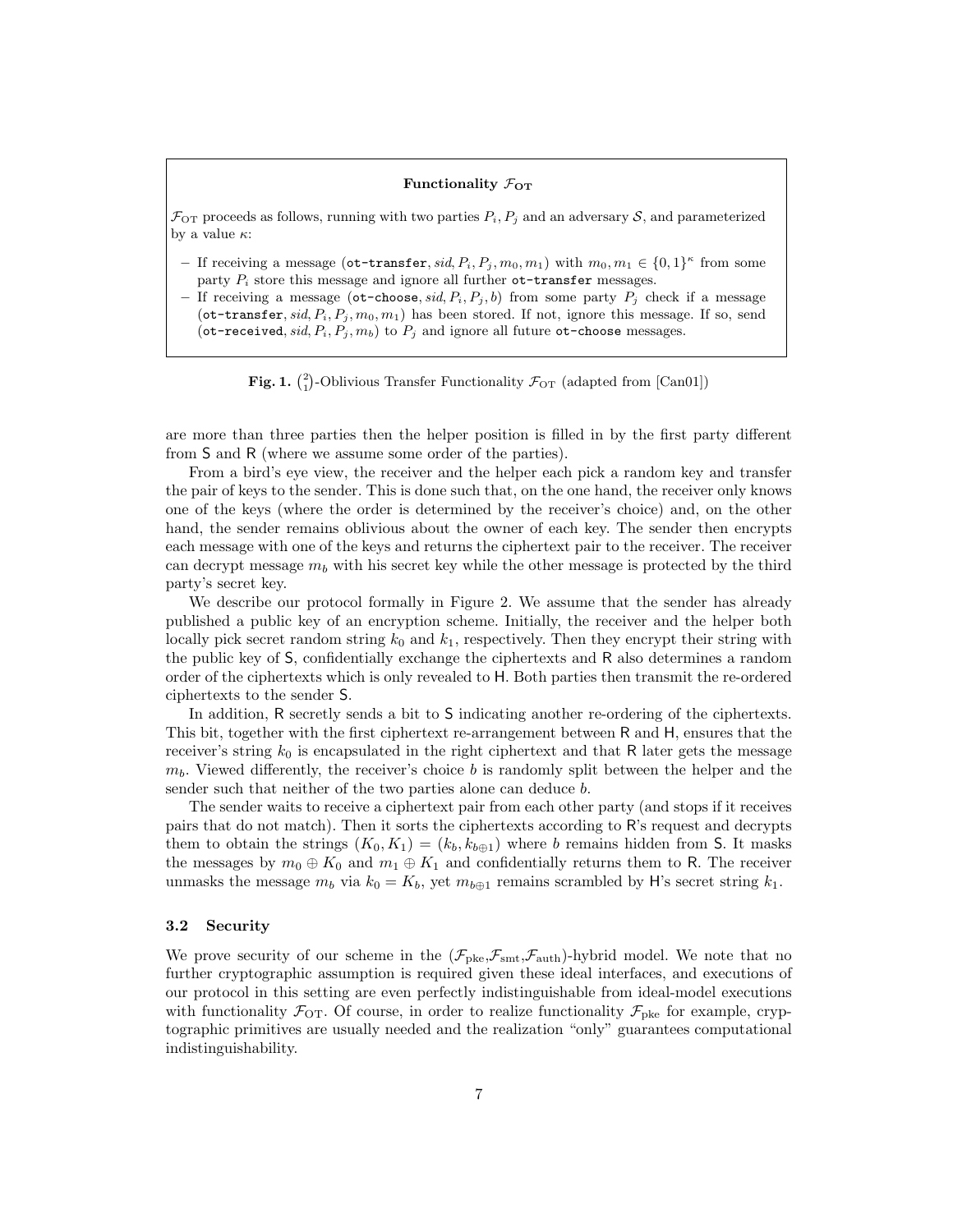Protocol  $\text{OT}_3$  in the  $(\mathcal{F}_{\text{pke}}, \mathcal{F}_{\text{smt}}, \mathcal{F}_{\text{auth}})$ -hybrid model

## – Setup:

- Upon receiving (ot-transfer, sid,  $S, R, m_0, m_1$ ), the sender S generates a key pk by calling  $\mathcal{F}_{\text{pke}}$ . S sends pk to the receiver R and the helper party H, each time via  $\mathcal{F}_{\text{auth}}$ .
- H echos the key received by S via  $\mathcal{F}_{\text{auth}}$  to R, and R aborts if the keys do not match.

#### – Key Exchange Step:

- Receiver R gets as input (ot-choose, sid, S, R, b). It picks a string  $k_0 \leftarrow \{0,1\}^{\kappa}$  and a bit  $\alpha \leftarrow \{0,1\}$ , computes a ciphertext  $c_0$  of  $k_0$  under public key pk via  $\mathcal{F}_{\text{pke}}$ , and sends  $(c_0,\alpha)$ to the helper H over the  $\mathcal{F}_{\mathrm{smt}}$  channel.
- Having obtained  $(c_0, \alpha)$  helper H chooses a string  $k_1 \leftarrow \{0, 1\}^{\kappa}$  and generates an  $\mathcal{F}_{\text{pke}}$ ciphertext  $c_1$  of  $k_1$  under pk. It returns  $c_1$  to R by  $\mathcal{F}_{\text{smt}}$ .
- R and H then locally sort  $(c_0, c_1)$  according to  $\alpha$  to  $(c_{\alpha}, c_{\alpha \oplus 1})$  and send this ciphertext pair  $(c_{\alpha}, c_{\alpha \oplus 1})$  to S via  $\mathcal{F}_{\text{auth}}$ .
- The receiver also computes  $\beta \leftarrow \alpha \oplus b$  and transmits  $\beta$  to S over  $\mathcal{F}_{\text{smt}}$ .

#### – Transfer Step:

- The sender waits to receive the same pair  $(c_{\alpha}, c_{\alpha \oplus 1})$  from R and H; if it receives distinct pairs, then the sender aborts. The sender also expects to get a bit  $\beta$  from R.
- The sender S re-orders  $(c_{\alpha}, c_{\alpha\oplus 1})$  to  $(c_{\alpha\oplus\beta}, c_{\alpha\oplus\beta\oplus 1})$  and decrypts the pair to strings  $(K_0, K_1) = (k_{\alpha \oplus \beta}, k_{\alpha \oplus \beta \oplus 1})$  by  $\mathcal{F}_{\text{pke}}$ . If any of the decryptions fails or does not yield a  $\kappa\text{-bit string, then the sender aborts.}$
- The sender masks the messages by  $C_0 \leftarrow K_0 \oplus m_0$  and  $C_1 \leftarrow K_1 \oplus m_1$ , and sends  $(C_0, C_1)$ to receiver R over  $\mathcal{F}_{\rm smt}.$
- Receiver R, upon getting  $(C_0, C_1)$ , unmasks  $C_b$  with  $K_b = k_{\alpha \oplus \beta \oplus b} = k_0$  to obtain message  $m_b$ . The receiver outputs (ot-received, sid, S, R,  $m_b$ ).

Fig. 2.  $\binom{2}{1}$ -Oblivious Transfer Protocol for Three Parties

The formalization in the hybrid model also abstracts the required properties of the primitives, allowing to switch between different implementations in case of adaptive and static corruptions. That is, we prove security in the presence of adaptive adversaries, guaranteeing security of the overall protocol if the functionalities  $\mathcal{F}_{\text{pke}}, \mathcal{F}_{\text{smt}}, \mathcal{F}_{\text{auth}}$  are implemented by adaptively secure protocols. This also provides security against static adversaries but in this case the functionalities can also be realized by protocols which are merely secure against static corruptions. For instance, to realize functionality  $\mathcal{F}_{\text{smt}}$  for adaptive adversaries only non-committing encryption schemes are known to work; for static corruptions CPA- or CCAsecure encryption schemes suffice.

**Theorem 1.** Protocol  $\overline{OT}_3$  securely realizes functionality  $\mathcal{F}_{OT}$  in the  $(\mathcal{F}_{pke}, \mathcal{F}_{smt}, \mathcal{F}_{auth})$ hybrid model in a perfect way. This holds for  $n \geq 3$  parties and t-limited malicious, adaptive adversaries,  $t < 1$ .

*Proof.* We construct an ideal-model simulator  $S$  as follows.  $S$  runs a black-box simulation of the hybrid adversary  $A$  which is supposed to interact with ideal functionalities  $\mathcal{F}_{\rm pke}, \mathcal{F}_{\rm smt}, \mathcal{F}_{\rm auth}$  and the parties running the protocol. At the same time, S runs an execution with functionality  $\mathcal{F}_{\text{OT}}$  in the ideal model. Recall that in this ideal setting none of the other functionalities is present.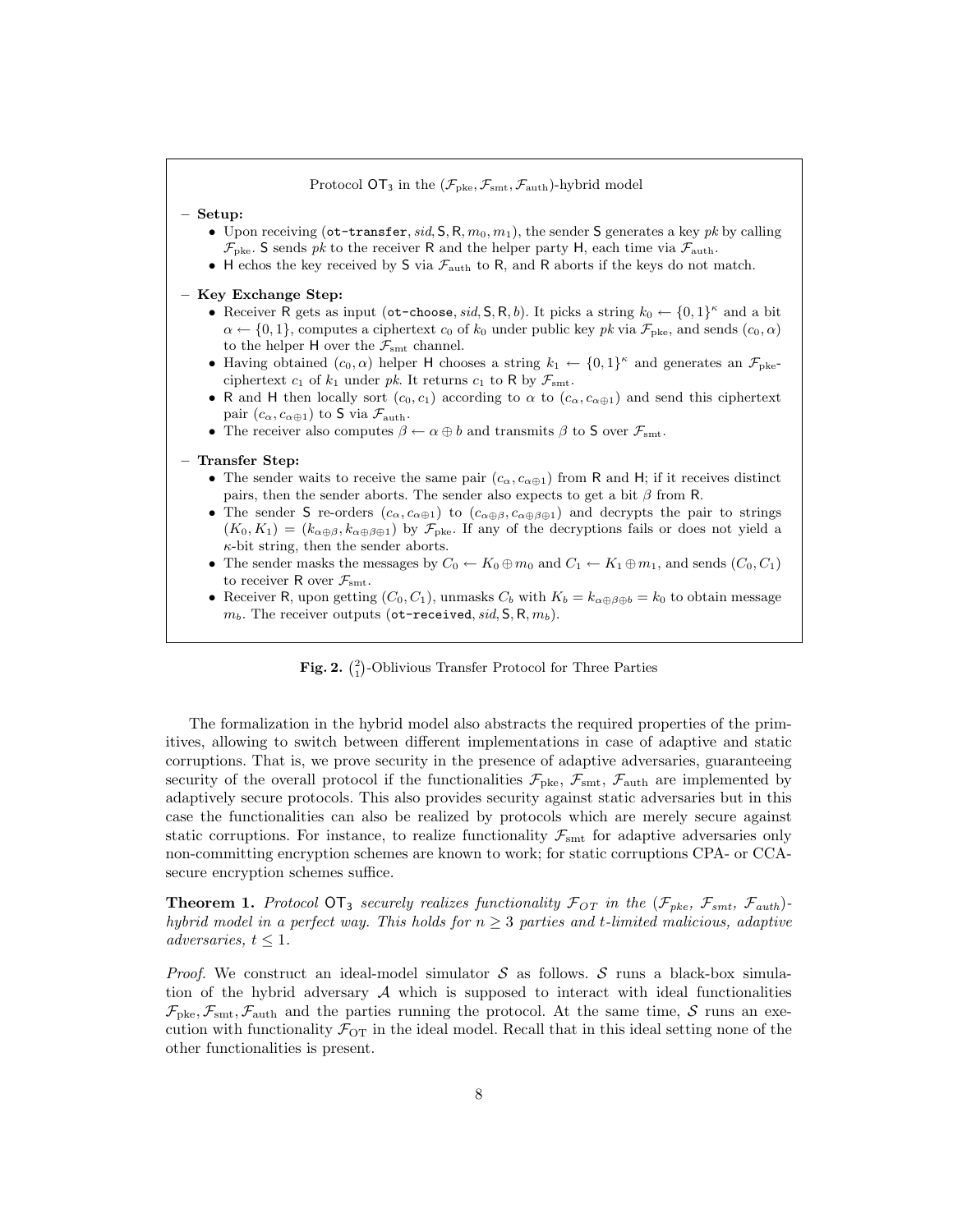For the black-box simulation S runs a virtual copy of the protocol execution for  $A$  and forwards all commands and reports between the environment  $\mathcal Z$  and  $\mathcal A$ . It simulates each honest party up to the point when the adversary asks to corrupt this party (if at all). In case of corruption the simulator corrupts the corresponding party in the ideal model, learns the internal state and modifies and augments these data appropriately before handing it over to A in the black-box simulation.

To show that our protocol realizes the functionality perfectly it thus suffices to show that the black-box simulation generates the same adversarial view as in an actual attack for any inputs. Then the environment's output has the same distribution in both cases.

In the hybrid setting the adversary and the honest parties communicate with the functionalities  $\mathcal{F}_{\text{pke}}, \mathcal{F}_{\text{smt}}, \mathcal{F}_{\text{auth}}$  over which the simulator has full control in the black-box simulation. In particular, the only information available to the adversary  $A$  about the execution are data sent over  $\mathcal{F}_{\text{auth}}$  between honest parties, the (length of) encryption requests forwarded by  $\mathcal{F}_{\text{pk}}$ to A, and internal data of corrupted parties. The latter may include information previously transmitted securely over  $\mathcal{F}_{\text{smt}}$ .

We next describe how the simulator emulates the adversary in the black-box simulation. For this we define the simulator's steps for each honest party and for corruptions of these parties:

Simulation of Sender. S simulates an honest S by simply following the prescribed program, i.e., if the dummy sender in the ideal model passes a message to the ideal functionality then  $S$ generates a key pair via  $\mathcal{F}_{pke}$ , waits to receive ciphertext pairs, decrypts them and masks the messages. The only exception lies in the final step if S is supposed to transmit  $(C_0, C_1)$  to the already *corrupted* receiver. Recall that this is the only case where  $A$  immediately learns these information sent over  $\mathcal{F}_{\text{smt}}$  at this point. If both parties are honest then the simulator does not have to pass any information to  $A$  about this communication (as it is virtually invisible to  $A$  in the hybrid model).

To simulate the transmission of  $(C_0, C_1)$  to a corrupted receiver first note that S knows both  $\alpha$  and  $\beta$ , from the communication between R and the simulated H, and the communication between R and S. Furthermore, it knows the strings  $K_0, K_1$  from decrypting the ciphertexts. The simulator sets  $b \leftarrow \alpha \oplus \beta$  and sends (ot-choose, sid, S, R, b) to the functionality  $\mathcal{F}_{\text{OT}}$  in the ideal model to receive message  $m_b$ . The simulator sets  $C_b \leftarrow K_b \oplus m_b$  and  $C_{b\oplus 1} \leftarrow \{0,1\}^{\kappa}$  and sends  $(C_0, C_1)$  in the name of S to R over  $\mathcal{F}_{\text{smt}}$ .

If the adversary requests to corrupt the sender, then  $S$  first corrupts  $S$  in the ideal model and learns the sender's input (ot-transfer, sid,  $S, R, m_0, m_1$ ). The simulator then reveals the input and all the internal random coins to  $A$ ; no adaption is necessary for these genuine values. In addition, if  $(C_0, C_1)$  has already been sent then R must still be honest and the simulator can simply claim that the transmission over the adaptively secure channel was  $(K_0 \oplus m_0, K_1 \oplus m_1).$ 

Simulation of Receiver. In order to simulate an honest receiver the simulator runs a copy of R's program, with the only difference that S initially substitutes R's unknown input b by  $\tilde{b} = 0$ . This possibly causes the simulated receiver to later send  $\tilde{\beta} = \alpha$  instead of  $\beta = \alpha \oplus b$ (unless R is corrupted before).

If the adversary asks to corrupt R then  $S$  corrupts the party in the ideal model and learns the input (ot-choose, sid,  $S, R, b$ ). If this corruption happens before the receiver is supposed to send  $\beta$  then handing over the internal coin tosses and b to the adversary complies with the transmitted data. Assume that the receiver has already sent the substituted  $\beta$  to S. Since the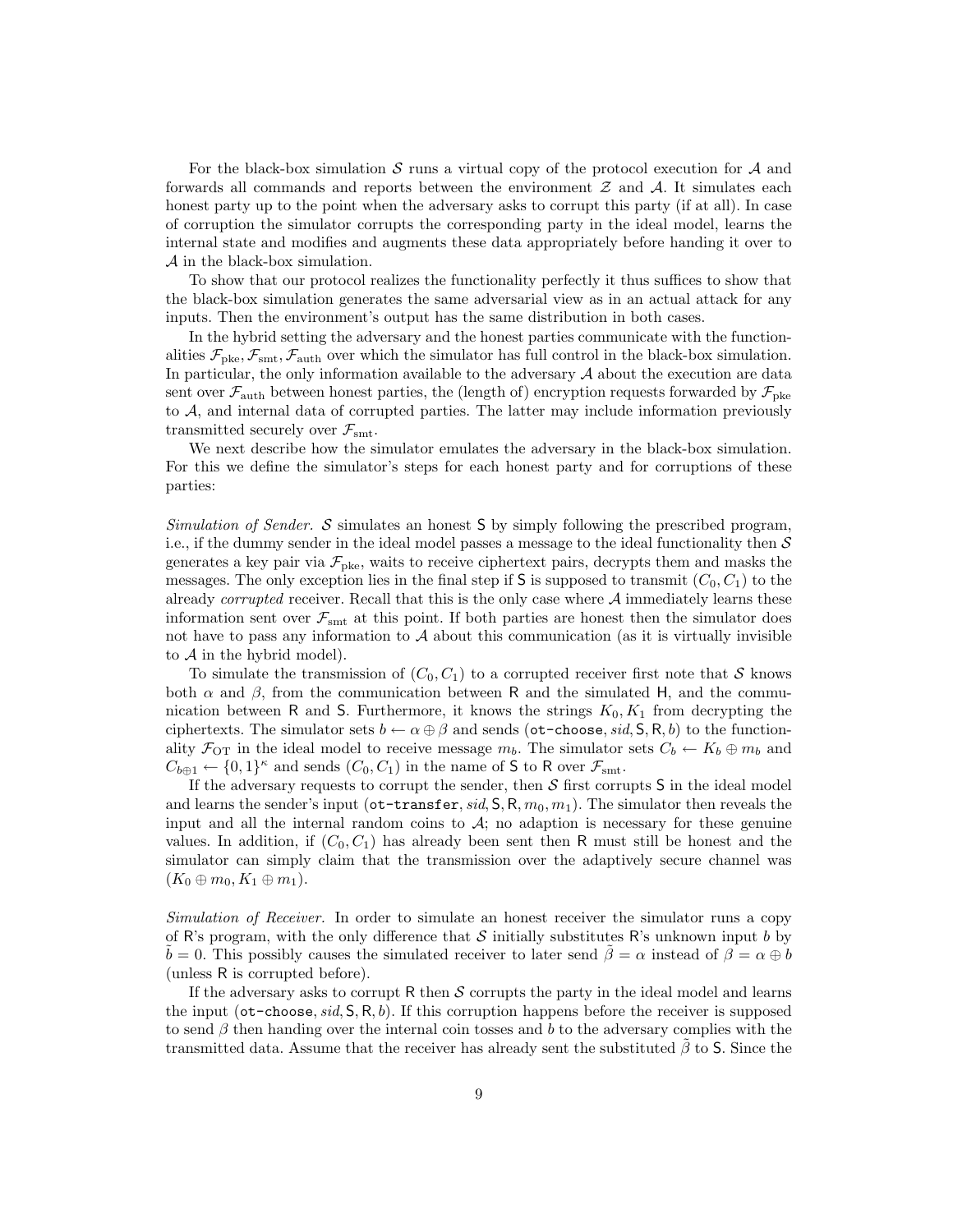sender is still honest the simulator is able to claim that  $\beta = \alpha \oplus b$  has been transmitted over  $\mathcal{F}_{\rm smt}$  instead of  $\beta$ .

Finally, suppose the corruption of R takes place after S has supposedly sent the masked messages, in which case the adversary has not seen these values transmitted over  $\mathcal{F}_{\text{smt}}$  (yet). Due to the corruption of the receiver in the ideal model the simulator learns the functionality's message (ot-received, sid, S, R,  $m_b$ ). The other values including  $\beta$  are faked as before and this time the simulator also sets  $C_b \leftarrow K_b \oplus m_b$  and  $C_{b \oplus 1} \leftarrow \{0,1\}^{\kappa}$  and claims that R has received  $(C_0, C_1)$ .

Simulation of Helper. The simulator simply runs a copy of H and reveals all internal data to A if H is corrupted; no external input is provided to H.

Analysis. If all parties remain honest throughout the execution or if the adversary corrupts only H then the input-dependent transmissions  $\beta$  and  $(C_0, C_1)$  sent over  $\mathcal{F}_{\text{smt}}$  are hidden perfectly from  $A$ . Hence, the simulation perfectly mimics  $A$ 's view in an actual attack carried out in the hybrid model, and therefore the environment's output is identically distributed in both cases.

If the sender is corrupted then, except for  $\tilde{\beta}$ , all values received by S and its internal data comply with the input and have the same distribution as in an actual attack. Since  $\alpha$ is only sent via  $\mathcal{F}_{\rm smt}$  between honest parties R and H, and as  $(c_{\alpha}, c_{\alpha\oplus 1})$  and  $(k_{\alpha}, k_{\alpha\oplus 1})$  are independent of  $\alpha$ , from the adversary's viewpoint the fake  $\beta = \alpha$  and the expected  $\beta = \alpha \oplus b$ are both uniformly distributed. Therefore, the simulation in case of corruption of S is perfect, too.

Suppose finally the adversary corrupts the receiver R. First note that H's secret string  $k_1$ is protected information-theoretically from R via  $\mathcal{F}_{\text{pke}}$ . Then, since H is honest and hands  $(c_{\alpha}, c_{\alpha\oplus 1})$  over to S for verification, either  $c_{\alpha\oplus\beta}$  (if  $\alpha \oplus \beta = 1$ ) or  $c_{\alpha\oplus\beta\oplus 1}$  (if  $\alpha \oplus \beta = 0$ ) must encrypt  $k_1$ . Here,  $\alpha, \beta$  are the values sent by R to H and S, respectively. Moreover, the simulator predicts  $b \leftarrow \alpha \oplus \beta$ , and for this choice,  $K_{b \oplus 1} = k_1$ . Hence, the randomly chosen  $C_{b\oplus 1}$  has the same distribution as  $C_{b\oplus 1} = k_1 \oplus m_{b\oplus 1}$ , and this case is also simulated perfectly.  $\Box$ 

#### 3.3 Variations

Several variations for the protocol above apply. Unless mentioned differently, similar modifications work in the case of more than three party as well.

1-out-of-N Oblivious Transfer. The basic protocol can be easily extended to a chosen 1-out-of-N oblivious transfer. Assume that the sender holds N messages  $m_0, m_1, \ldots, m_{N-1} \in \{0,1\}^{\kappa}$ and the receiver would like to retrieve number  $b \in \{0, 1, \ldots, N-1\}$ . Our protocol can be modified as follows to implement this OT variant.

The receiver chooses again a string  $k_0$  and encrypts it to  $c_0$ . The receiver picks a random integer  $\alpha \leftarrow \{0, 1, \ldots, N-1\}$  which it sends together with  $c_0$  to H, and sets  $\beta \leftarrow b-\alpha$  mod N. This time the helper selects  $N-1$  strings  $k_1, \ldots, k_{N-1}$ , encrypts them to  $c_1, \ldots, c_{n-1}$  and returns these ciphertexts to R. Both parties order the ciphertexts to  $(c_{\alpha}, c_{\alpha+1 \mod N}, \ldots, c_{\alpha+1})$  $c_{\alpha+N-1 \mod N}$  and send them to S.

Besides the ciphertexts the sender also waits to get  $\beta$  from R. It arranges the ciphertexts to  $(c_{\alpha+\beta \mod N}, c_{\alpha+\beta+1 \mod N}, \ldots, c_{\alpha+\beta+N-1 \mod N})$ , decrypts them to  $(K_0, K_1, \ldots, K_{N-1})$  and masks the messages by  $C_i = m_i \oplus K_i$ . It returns these values  $(C_0, C_1, \ldots, C_{N-1})$  over a secure channel to R who unmasks  $C_{\alpha+\beta \bmod N} = C_b$  with  $k_0$  to recover  $m_b$ .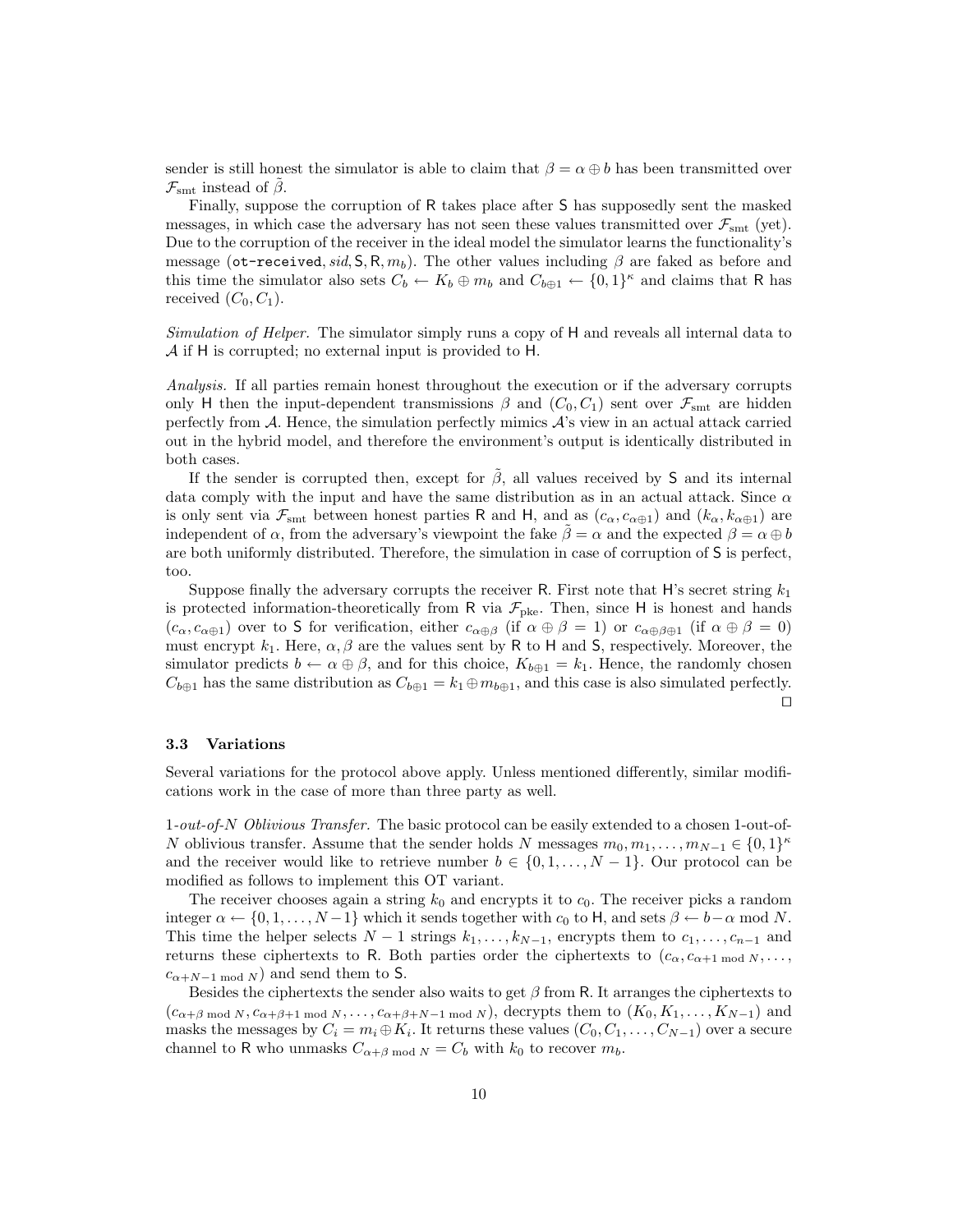Rabin's OT. It is easy to modify our protocol into one realizing Rabin's OT functionality where the receiver either gets the sender's message m or receives  $\bot$ . This is accomplished by using  $m_0 = m$  and  $m_1 = \perp$  in the protocol above and letting the sender choose the bit  $\beta$  at random instead.

 $Re\text{-}Using the Public Key$ . The sender's public key pk can be re-used for several transfers from the sender if each invocation has a unique sub session ID ssid; see [CR03] for more details about such sub session IDs and joint state of functionalities. In this case the parties merely execute the protocol starting at the key exchange step for each transmission. This time, however, for each set of three parties (possibly with different receiver and helper) the sub session ID *ssid* and parties' identities are prepended to the encryptions of  $k_0, k_1$ . Then a malicious receiver cannot resubmit a ciphertext of a helper from some other execution undetected.

# 4 DDH-Based UC Oblivious Transfer

As mentioned in the introduction the description of our extended three-party protocol to tolerate up to  $t = \mathcal{O}(\log k)$  corrupt players is given in Appendix A. In this section we present a UC oblivious transfer protocol which tolerates more than logarithmically many dishonest parties. While our protocol in principle withstands any number of corruptions given appropriate building blocks, our solution merely tolerates non-adaptive adversaries. Adaptive security can be achieved if we allow reliable data erasure.

Like the scheme in [GMY04] the resulting protocol here is a derivation of the protocol by Bellare and Micali [BM90]. As in the Bellare-Micali protocol we have the sender first generate and send an element  $X = g^x$  of a group  $\langle g \rangle$ , such that the discrete logarithm x is only know to the sender. The receiver, holding bit b, next generates a pair  $W_0 = g^v X^{-b}$  and  $W_1 = W_0 X$  such that it knows only one of the disrete logarithms, namely,  $\log W_b = v$ . The receiver returns the pair  $W_0, W_1$  to the sender who thus remains oblivious about the bit b in an information-theoretical sense. The sender encrypts the messages  $m_0, m_1$  with the ElGamal scheme, using  $W_0$  and  $W_1$ , respectively, as the public keys. The receiver can then decrypt  $m_b$ from the encryption under key  $W_b$ .

In order to ensure universal composition of the basic protocol the transmissions of the value X and of the pair  $W_0, W_1$  are each accompanied by proofs of knowledge. In the first case this is a Schnorr-type proof of knowledge of a discrete logarithm [Sch91]; in the second case this corresponds to a proof of knowledge of one out of two discrete logarithms [CDS95]. Both protocols follow the well-known commitment-challenge-response structure, and to implement them in the UC framework efficiently, we present a homomorphic UC commitment scheme that is used for the initial commitment.

Below, we start by presenting our homomorphic UC commitment protocol. Given such a functionality we explain how to efficiently prove statements about discrete logarithms in the UC framework, and then use these proofs to construct our oblivious transfer protocol. We note that helper parties are only required in the implementation of the homomorphic commitment funtionality, while the discrete-log based protocol can be realized between the sender and the receiver only (in presence of an ideal homomorphic commitment functionality).

Since the suggested implementation of the efficient UC homomorphic commitment scheme merely tolerates non-adaptive adversaries and dishonest minorities. Hence, if implemented with this commitment protocol, we require  $n \geq 2t + 1$  players and the assembled protocol achieves security only against static corruptions, even if we presume reliable deletion of data.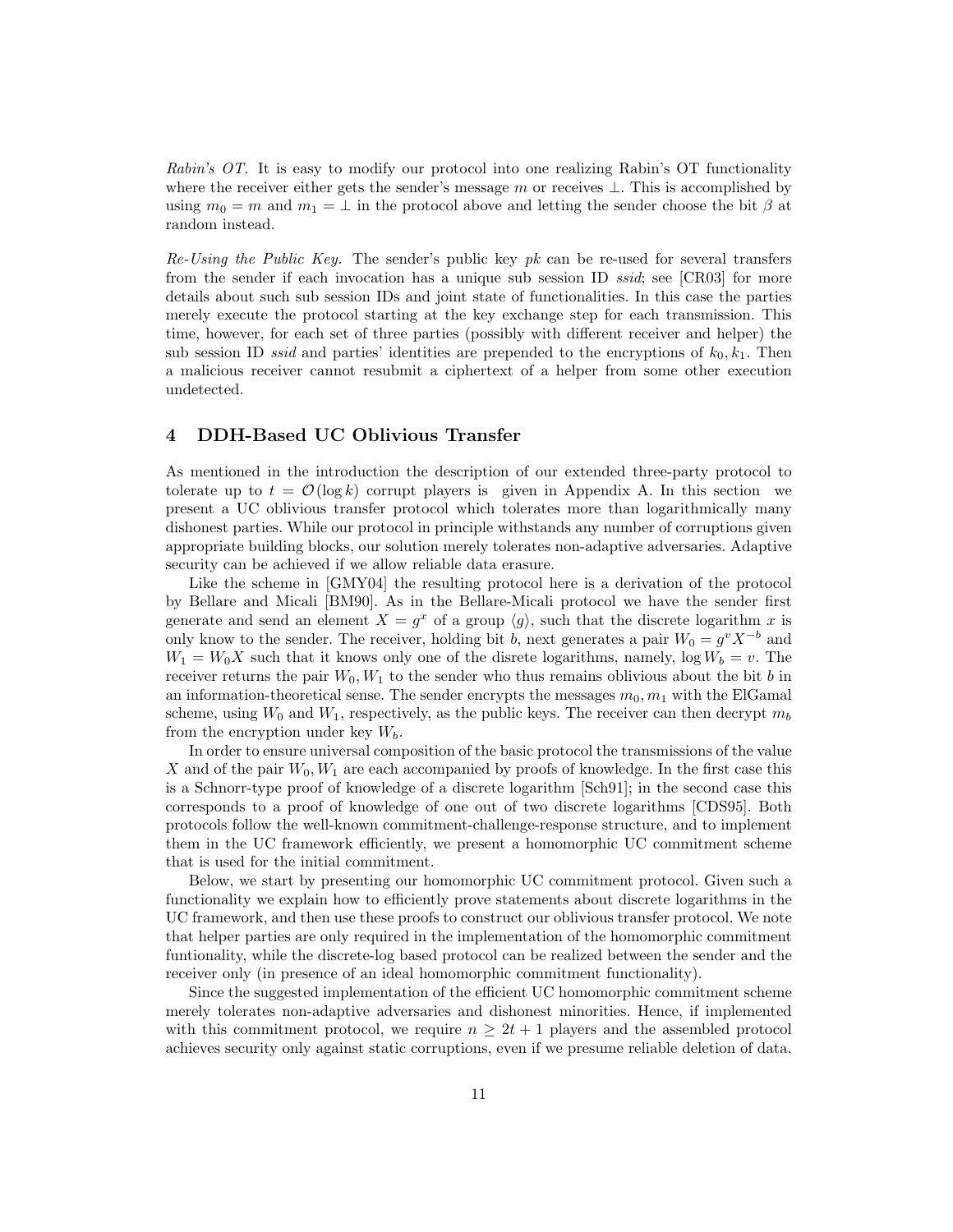### 4.1 UC Homomorphic Commitments in the Multi-Party Case

In the multi-party setting with honest majority, a universally composable commitment scheme can be constructed along the lines of [BGW88]. Namely, start with Shamir's  $(t, 2t)$ -threshold secret sharing scheme [Sha79] where one can reconstruct a shared secret x from  $t + 1$  shares, yet any  $t$  or less shares are independent of  $x$ . In this scheme the dealer chooses a random polynomial f of degree t over a sufficiently large field such that  $f(0) = x$ . The dealer then distributes  $x_i \leftarrow f(P_i)$  to party  $P_i$  (for some unique identity  $P_i \neq 0$ ). To reconstruct the secret one interpolates the polynomial from  $t + 1$  shares and then evaluates it at 0.

Shamir's scheme has an additional feature useful in our context. Namely, the reconstruction algorithm is able to detect efficiently if, given more than  $t + 1$  shares, any two subsets would reconstruct to distinct secrets (in which case the algorithm returns ⊥). This can be checked by reconstructing the polynomial from  $t + 1$  shares and then verifying that the polynomial evaluates to the right values for the other shares. We remark that this requires that identities of the parties are unchangeably associated to the shares.

For our homomorphic commitment scheme we also need a universally composable signature scheme  $\mathcal{F}_{sig}$ . According to [Can04] such a signature scheme can be derived from chosenmessage secure signature schemes which, in turn, exist if one-way functions exist. We presume that the public verification key of the committer has already been reliably transmitted to each party, i.e., either by broadcast, or by sending it to each auxiliary party and to the receiver and letting the helpers forward a copy to the receiver for verification.

Basic UC Commitment Protocol. The basic version of a universally composable commitment protocol for  $n \geq 2t+1$  goes as follows. To commit to a value x to some party  $P_i$ , the committer  $P_i$  first computes shares  $x_1, x_2, \ldots, x_{2t}$  of x and, for each share  $x_i$ , also derives a signature  $\sigma_i$  by  $\mathcal{F}_{sig}$ . The committer sends, over secure channels  $\mathcal{F}_{smt}$ , share  $x_i$  and signature  $\sigma_i$  to the *i*-th of the first 2t parties other than the sender (but possibly including the receiver  $P_j$ ). Each share holder informs  $P_j$  when it has received a share with a valid signature but keeps the actual value and the signature secret. The receiver outputs a receipt about a commitment taking place if it has obtained 2t of such confirmations.

To open the commitment, party  $P_i$  requests the other parties to reveal their shares. All auxiliary parties then forward their previously obtained share together with the signature to  $P_j$  via  $\mathcal{F}_{smt}$ . If all 2t of these shares carry valid signatures then party  $P_j$  runs the reconstruction to derive some value x; it accepts x if and only if  $x \neq \bot$ .

We do not prove formally that the protocol above is a universally composable commitment scheme against non-adaptive adversaries. The basic properties for such a protocol [CF01], extraction and equivocability, can be easily seen. We note that the proof relies on static corruptions as we need to be able to derive the value  $x$  from shares sent by a malicious sender to honest parties in the commitment phase. Adaptive adversaries, however, may be able to send out inconsistent shares at first and adapt those values later after corrupting some parties.

Homomorphic UC Protocol. Shamir's polynomial-based scheme also allows to perform additions on shares, i.e., having shared  $x_1, \ldots, x_n$  via  $x_{\ell,1}, \ldots, x_{\ell,2t}$  among the same parties computing, say,  $x_{\ell,1} + \cdots + x_{\ell,n}$  locally generates a share of  $x_1 + \cdots + x_n$ . This homomorphic property carries over to the universally composable commitment, allowing the committer to open any linear combination  $\sum a_\ell x_\ell$  of committed values  $x_1, \ldots, x_n$  for known  $a_1, \ldots, a_n$ .

When applying the homomorphic properties of the sharing scheme some care with regard to the signatures is necessary, though. For example, in the opening step the commitment scheme reveals only sums of the secrets but possibly not the individual values. We solve this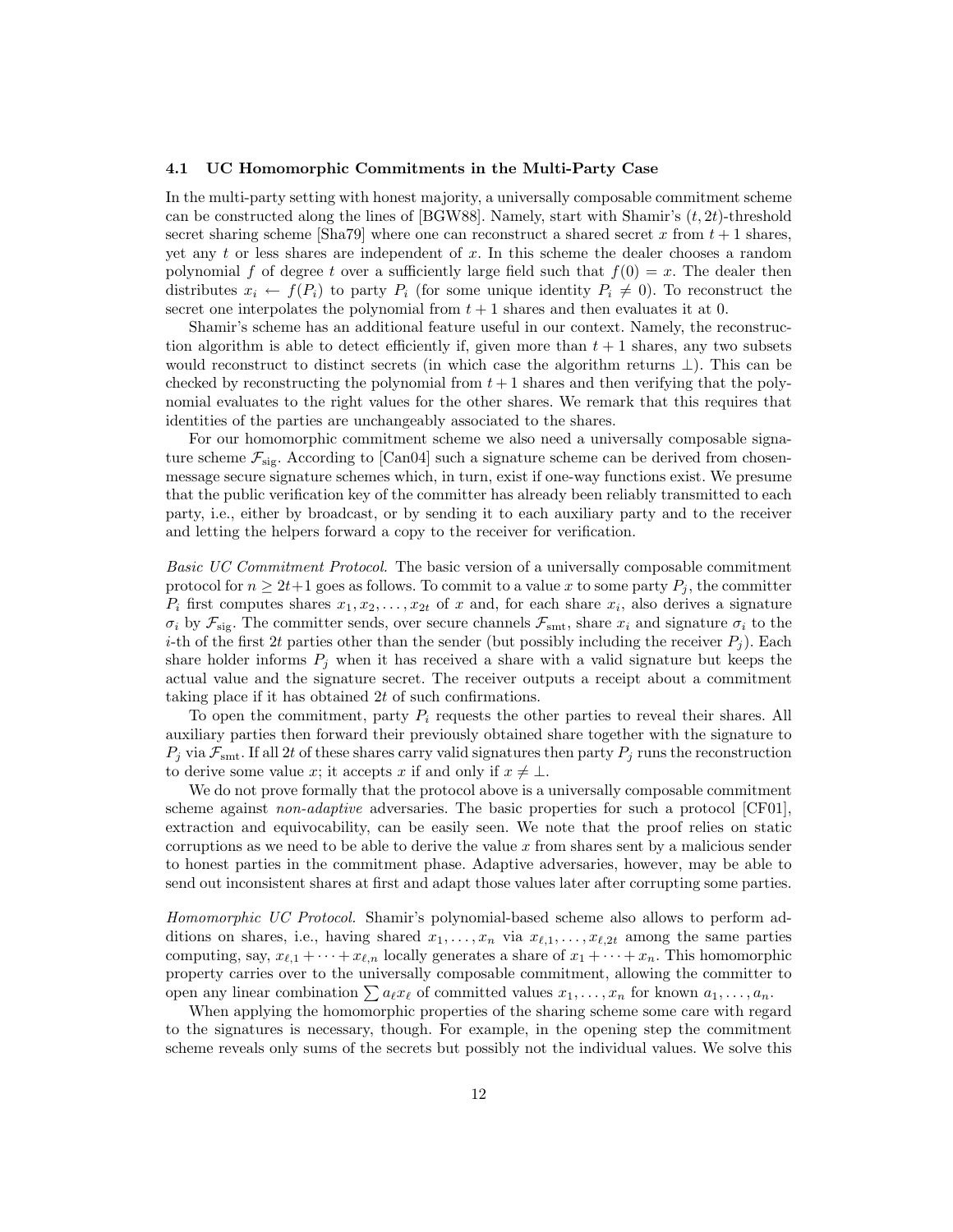#### Functionality  $\mathcal{F}_{\text{hcom}}$

 $\mathcal{F}_{\text{hcom}}$  proceeds as follows, running with parties  $P_1, \ldots, P_n$  and adversary S, and parameterized by an Abelian group  $(\mathcal{A}, +)$ .

- Upon receiving a message (hcom-commit,  $sid, P_i, P_j, x_1, \ldots, x_n$ ) for  $x_1, \ldots, x_n \in A$  from some party  $P_i$ , send (hcom-receipt, sid,  $P_i$ ,  $P_j$ , n) to  $P_j$  and S. Ignore all further hcom-commit messages.
- If receiving a message (hcom-open, sid,  $P_i, P_j, a_1, \ldots, a_n$ ) for  $a_1, \ldots, a_n \in \mathbb{N}_0$  from party  $P_i$ , check that some message (hcom-commit, sid,  $P_i$ ,  $P_j$ ,  $x_1, \ldots, x_n$ ) has been received from  $P_i$  before. If not, then ignore. Else compute  $y \leftarrow \sum_{i=1}^n a_i x_i$  in A, and send (hcom-open, sid,  $P_i$ ,  $P_j$ ,  $a_1$ , ...,  $a_n$ , y) to  $P_j$  and  $S$ .

Fig. 3. Homomorphic Commitment Functionality  $\mathcal{F}_{\text{hom}}$ 

by having the committer in the opening phase sign the sums  $\sum a_\ell x_{\ell,k}$  of  $P_k$ 's shares and send this signature to  $P_k$ . Then  $P_k$  can open the sum of the shares and prove correctness to the receiver by the additional signature. Party  $P_k$  will, however, disclose the individual shares with the initial signature if the sender's signature for the sum is invalid. The full protocol HCom is given in Figure 9 in Appendix B.

**Proposition 1.** Protocol HCom securely realizes functionality  $\mathcal{F}_{hcom}$  in the  $(\mathcal{F}_{sig}, \mathcal{F}_{smt}, \mathcal{F}_{auth})$ hybrid model in a perfect way. This holds for  $n \geq 2t + 1$  parties and t-limited malicious, non-adaptive adversaries.

We remark that, following the functionality's description, our protocol allows to commit only once to a set of values. Yet, the committer is able to decommit to several linear combinations of these values.

Proof. The proof is again conducted by black-box simulation. The situation is slightly easier here as we merely deal with static corruptions. We assume that at least one of the two parties, the sender or the receiver, is honest; else the simulation is trivial.

Suppose the sender is malicious but the receiver is honest, and therefore at most  $t - 1$  of the helpers can be dishonest. Then the simulator lets each honest party follow its program. If the receiver in the simulation outputs a receipt (hcom-receipt, sid,  $P_i$ ,  $P_j$ , n), then for each  $\ell = 1, \ldots, n$  the simulator looks up the first  $t + 1$  shares  $x_{\ell,k}$  sent to honest parties  $P_k$ (with valid signatures). It runs the reconstruction algorithm on these  $t + 1$  values to derive some value  $x_\ell$  (which may not comply with the shares delivered to other honest parties). The simulator submits a commitment message to the ideal functionality for the obtained values  $x_1, \ldots, x_n$ .

In the opening step we proceed according to the program. If the simulated receiver finally receives 2t messages for values  $(a_1, \ldots, a_n)$  it reconstructs 2t shares  $y_k$  as the actual receiver would, and from this it reconstructs some value y. Only if  $y \neq \perp$  we have the sender in the ideal model send (hcom-open,  $sid, P_i, P_j, a_1, \ldots, a_n$ ) to the functionality.

We claim that the simulation is perfect. To see this note that the first  $t + 1$  shares sent to honest helpers pin down some values  $x_1, \ldots, x_n$  (as the corruptions are static the corresponding shares cannot be changed later). Also, if the malicious sender in the simulation is able to decommit to a value  $y \neq \bot$  then it must hold  $y = \sum a_\ell x_\ell$  for the extracted values  $x_1, \ldots, x_n$ . Otherwise the reconstruction algorithm on all  $2t$  shares would output an error message. On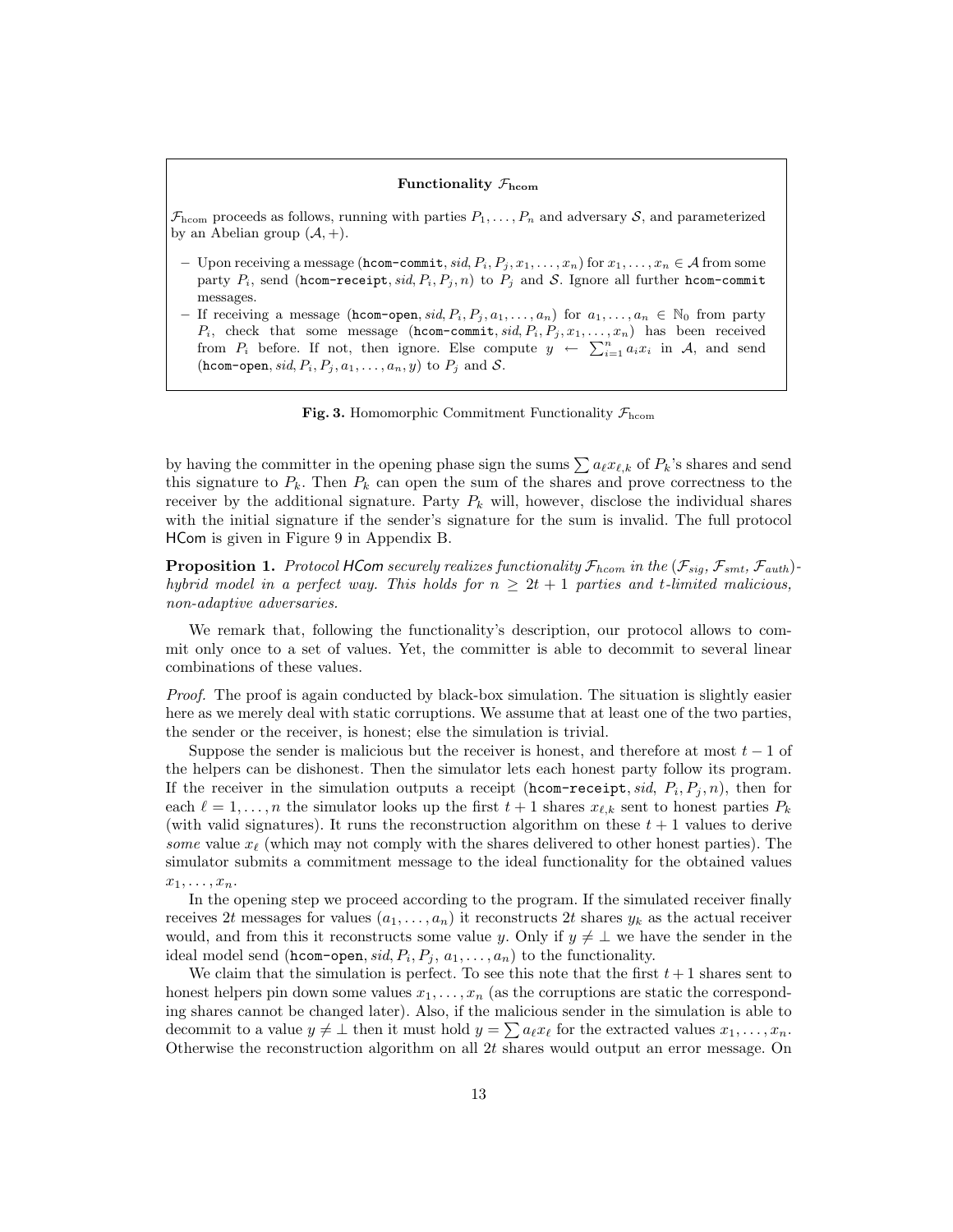the other hand, the simulator only orders the sender to open  $\sum a_\ell x_\ell$  in the ideal model if the simulated sender successfully decommits to some  $y \neq \bot$ .

Next assume that the receiver is malicious but the sender remains uncorrupted. Then the simulator picks values  $\tilde{x}_1, \ldots, \tilde{x}_n \leftarrow 0$  on behalf of the sender at the beginning and otherwise follows the prescribed program. In particular, the simulated sender transmits signed shares of these dummy values to the (at most)  $t$  corrupt helpers.

Later, when the simulator learns a correct opening y for values  $(a_1, \ldots, a_n)$  in the ideal model, it first computes dummy shares  $\tilde{y}_k \leftarrow \sum a_\ell \tilde{x}_{\ell,k}$ . Then it replaces the at least t shares for honest parties with shares  $\tilde{y}_k$  such that reconstruction with all 2t shares  $\tilde{y}_k$  yields y. This can be done by taking  $t$  predetermined values (including all values sent to corrupt parties), adding  $y$  as the point at 0 and interpolating a polynomial at those points. This polynomial then gives consistent values for the remaining honest parties. In addition, the sender signs all 2t shares. Note that malicious helpers cannot foist incorrect shares into the execution as the corresponding values have to be signed.

Note that the simulation is perfect, too, because there are at most t dishonest helpers and since the  $t$  dummy shares do not determine the true values. Also, the other shares have been sent over the secure channel  $\mathcal{F}_{\text{smt}}$  to honest users, allowing the simulator to claim different values and signatures later.

Finally, suppose that both the sender and the receiver are honest. Then the simulation in case of an honest sender and corrupt receiver works here as well (where the receiver simply follows the program honestly).  $\Box$ 

## 4.2 Efficient Proofs for Discrete Logarithms

Given a universally composable homomorphic commitment scheme we show how to build efficient proof systems for discrete-logarithm statements. In the sequel we presume that  $q$  is a prime and that  $g$  is a generator of a group of order  $q$  in which the decisional Diffie-Hellman problem (given  $g^x, g^y, g^z$  decide if  $z = xy \mod q$ ) is intractable. Moreover, let the additive group of the homomorphic commitment scheme be  $(\mathcal{A},+) = (\mathbb{Z}_q,+)$ .

Proving Knowledge of Discrete Logarithms. We start by transforming Schnorr's basic protocol [Sch91] of proving knowledge of a discrete logarithm x of some group element  $X = g^x$  into a UC protocol. In the original protocol the input to the prover and the verifier are the description of the group, some generator g of order q and an element  $X = g^x$ ; the prover also gets x. The prover first chooses  $r \in \mathbb{Z}_q$ , computes  $R \leftarrow g^r$  and sends R to the verifier. The verifier returns a random challenge  $c \leftarrow \mathbb{Z}_q$  and the prover replies with  $y \leftarrow r + cx \mod q$ . The verifier accepts if and only if  $RX^c = g^y$ .

We modify the protocol as follows. The prover, getting  $(dlxk-prove, sid, P_i, P_j, X, x)$  as input, picks  $r$  as before and commits to  $r$  and  $x$  (in this order) by the UC commitment scheme. Additionally, instead of sending  $R = g<sup>r</sup>$  in the first step the prover also commits to R (using an independent instance of our UC commitment, possibly not homomorphic, or by first hashing R to  $\mathbb{Z}_q$  and committing to the hash value together with  $r, x$ ). The verifier, getting input (dlzk-verify, sid,  $P_i$ ,  $P_j$ , X), chooses  $c \leftarrow \mathbb{Z}_q$  as before and sends it over  $\mathcal{F}_{\text{auth}}$ . But this time the prover decommits to  $y \leftarrow r + cx \mod q$  by the homomorphic commitment scheme, i.e., sends (hcom-open, sid,  $P_i$ ,  $P_j$ , 1, c) to functionality  $\mathcal{F}_{\text{hcom}}$ . The prover also decommits to R and the verifier accepts iff the decommitments R, y received by  $\mathcal{F}_{\text{hcom}}$  satisfy  $RX^c = g^y$ . In this case, the verifier outputs (dlzk-verified,  $sid, P_i, P_j, X$ ). We call these steps DLZK.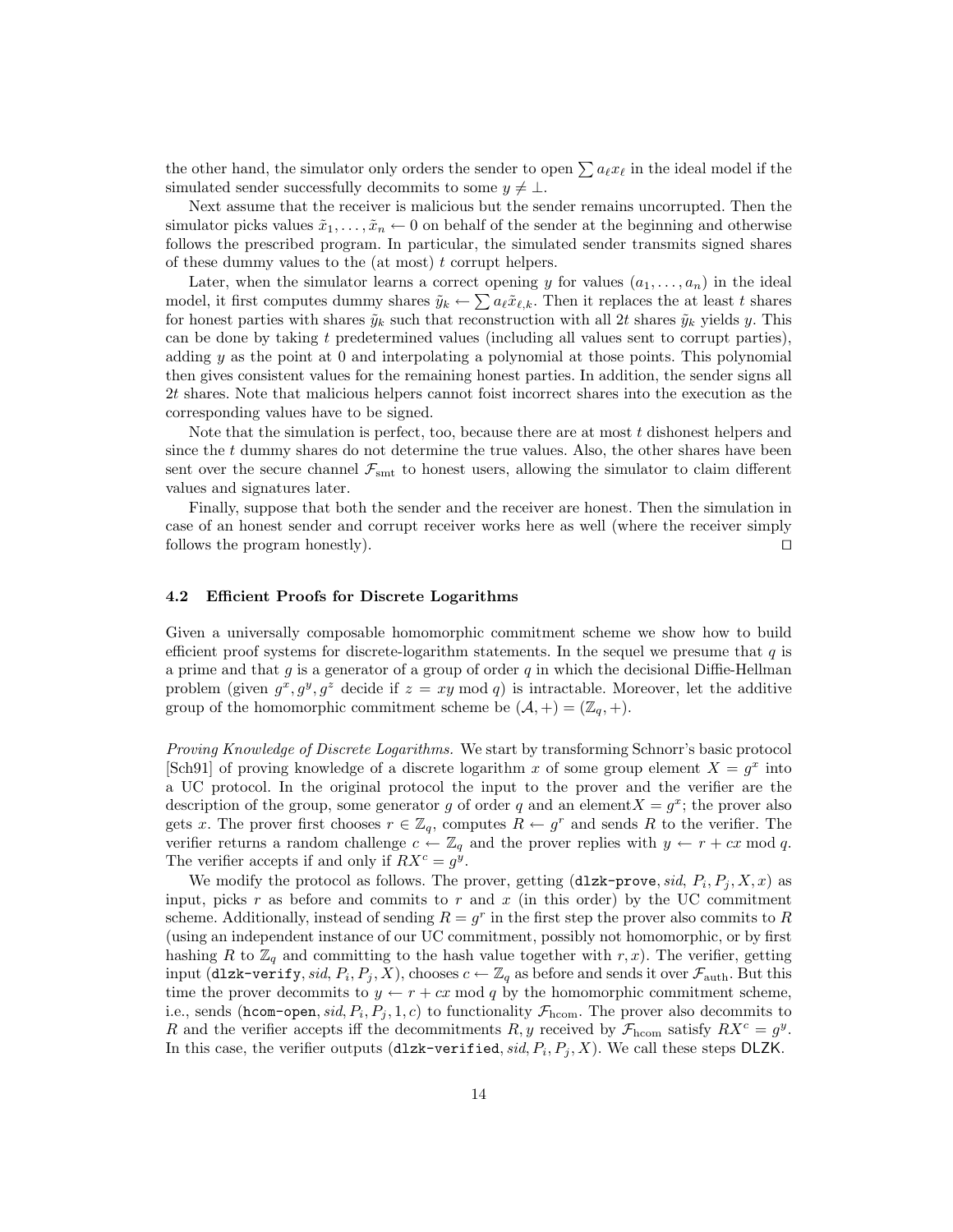#### Functionality  $\mathcal{F}_{\text{dlzk}}$

 $\mathcal{F}_{\text{dlzk}}$  proceeds as follows, running with two parties  $P_i, P_j$  and an adversary S, and parameterized by a group  $\langle g \rangle$  of order q generated by g:

- If receiving a message (dlzk-verify, sid,  $P_i$ ,  $P_j$ , X) from a party  $P_j$  store this message and forward it to  $S$ . Ignore all subsequent dlzk-verify messages.
- If receiving a message (dlzk-prove, sid,  $P_i$ ,  $P_j$ ,  $X$ , x) from some party  $P_i$  check that a message (dlzk-verify, sid,  $P_i$ ,  $P_j$ , X) has been recorded. If not ignore, else verify that  $g^x = X$ . If so, deliver (dlzk-verified, sid,  $P_i$ ,  $P_j$ , X) to S and  $P_j$  and halt. Else ignore the message.

**Fig. 4.** Proving Knowledge of Discrete Logarithms Through Functionality  $\mathcal{F}_{\text{dlzk}}$ 

The proof idea is that the simulator can extract the discrete logarithm of a malicious prover by inspecting the communication with the underlying commitment functionality. This reveals (possibly incorrect) values r, x, R satisfying  $RX^c = g^y$ , but with probability  $1 - 1/q$ over the choice of c it must hold  $x = \log X$ . On the other, the equivocability property of the commitment enables the simulator to commit to dummy values and later adapt the openings.

**Proposition 2.** Protocol DLZK realizes functionality  $\mathcal{F}_{d1zk}$  in the  $(\mathcal{F}_{hcom}, \mathcal{F}_{auth})$ -hybrid model for any  $t \leq n$  and t-limited malicious, adaptive adversary.

Note that, in the proposition, we presume that we are given a commitment functionality  $\mathcal{F}_{\text{hom}}$  secure against adaptive corruptions. While such protocols can be designed in principle [Can01] our efficient solution in the previous section merely withstand non-adaptive adversaries. Hence, if implemented with this scheme our protocol here is also bound to static corruptions.

*Proof.* We again construct S by black-box simulation techniques. We remark that simulating an honest verifier (and adapting values in case of corruption) is trivial. So is the case of the two parties being corrupt from the start of the execution. Therefore, we focus on the simulation of the prover and the case of a corrupt prover and honest verifier.

The simulator can fake the honest prover's actions in a simulation of the  $(\mathcal{F}_{\text{hcom}}, \mathcal{F}_{\text{auth}})$ hybrid model as follows. Having received (d1zk-verify, sid,  $P_i$ ,  $P_j$ , X) from the functionality the simulator claims that the prover has committed before to random  $\tilde{r} \leftarrow \mathbb{Z}_q$ ,  $\tilde{x} \leftarrow 0$  and  $\tilde{R} \leftarrow g^{\tilde{r}} X^{-c}$ , i.e., the simulator sends a hcom-receipt message to the verifier in the blackbox simulation. Then it waits to receive the verifier's challenge  $c$  and in the opening step the simulator reveals valid values  $\tilde{y} \leftarrow 1 \cdot \tilde{r} + c \cdot \tilde{x} = \tilde{r}$  and  $\tilde{R}$ . If the verifier in the simulation accepts and outputs (dlzk-verified, sid,  $P_i$ ,  $P_j$ , X) then we let the simulator deliver this message in the ideal model as well.

If the prover gets corrupted later then the simulator first learns the true value  $x = \log_q X$ in the ideal model and adapts the internal values  $\tilde{r}, \tilde{x}$  to  $r \leftarrow \tilde{r} - cx$  mod q and x. Note that still  $\tilde{y} = r + cx$  mod q and  $R = R$ . Similarly, if the prover gets corrupted during the proof we can easily adapt the values accordingly.

If the prover is already controlled by the adversary at the beginning of the simulation but the verifier is still honest, then the simulator learns  $X$  from the input and (possibly incorrect) values  $r, x, R$  through the universally composable commitments. The simulator sends a random challenge  $c \leftarrow \mathbb{Z}_q$  in the simulation and waits to receive valid answers y, R, i.e., which satisfy  $RX^c = g^y$ . If so, it sends (dlzk-prove, sid,  $P_i, P_j, X, x$ ) on behalf of the malicious prover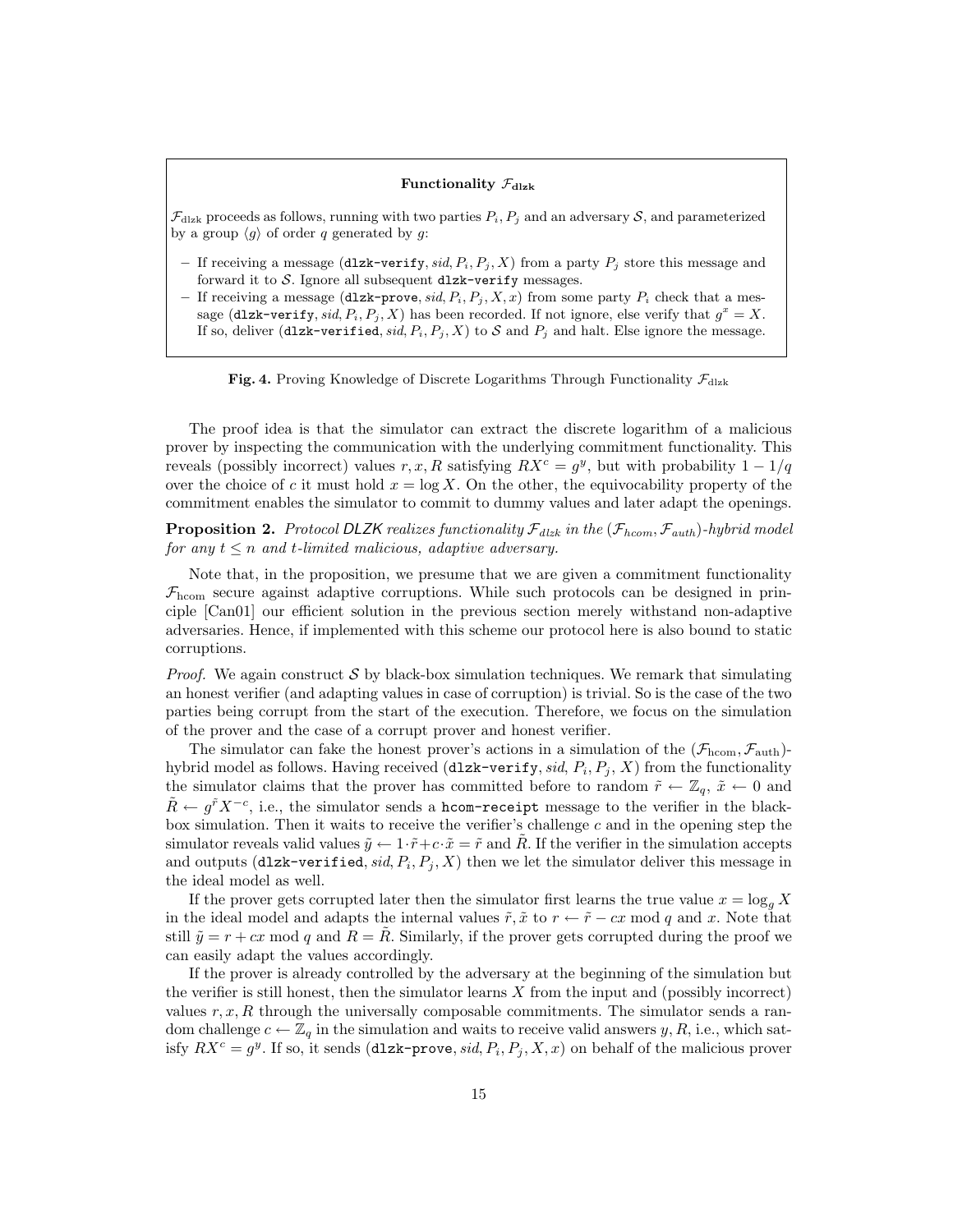in the ideal model to the proof functionality. S also delivers (d1zk-verified,  $sid, P_i, P_j, X$ ) in the ideal model to  $P_j$  and lets the verifier output this message in the simulation.

Note that in case of a corrupt prover, for  $x \neq \log_q X$ , there is at most one  $c \in \mathbb{Z}_q$ satisfying  $RX^c = g^{r+cx}$  for the committed values. Hence, except with probability  $1/q$  the simulator sends the "right"  $x = \log_q X$  to the functionality. In this case, the simulation is perfectly indistinguishable from an actual attack.  $\Box$ 

Proving Or-Statements. In our oblivious transfer protocol we also require the receiver to prove that it knows one of two discrete logarithms. This is accomplished with help of the or-protocol of [CDS95]. The common input to the prover and the verifier are  $W_0, W_1$  and X where the prover also knows w and a bit b such that  $W_0 = g^w X^{-b}$  and  $W_1 = W_0 X$ . The aim of the prover is to convince the verifier that he indeed knows such values without revealing  $b$ . We show how to achieve this in the  $(\mathcal{F}_{\text{hcom}}, \mathcal{F}_{\text{auth}})$ -hybrid setting for any  $t \leq n$  and adaptive adversaries.

# Functionality  $\mathcal{F}_{\text{dlor}}$

 $\mathcal{F}_{\text{dlor}}$  proceeds as follows, running with two parties  $P_i$ ,  $P_j$  and an adversary  $\mathcal{S}$ , and parameterized by a group  $\langle g \rangle$  of order q generated by g:

- If receiving a message (dlor-verify, sid,  $P_i$ ,  $P_i$ ,  $X$ ,  $W_0$ ,  $W_1$ ) from some party  $P_i$  check that  $W_1 = W_0 X$ . If not ignore, else store this message and ignore all further dlor-verify messages. Also, send (dlor-verify, sid,  $P_i$ ,  $P_j$ ,  $X$ ,  $W_0$ ,  $W_1$ ) to  $S$ .
- If receiving a message (dlor-prove, sid,  $P_i, P_j, X, W_0, W_1, w, b$ ) from some party  $P_i$  check that a message (dlor-verify, sid,  $P_i$ ,  $P_j$ ,  $X$ ,  $W_0$ ,  $W_1$ ) has been stored. If so and  $W_0$  =  $g^w X^{-b}$ , then deliver (dlor-verified, sid,  $P_i, P_j, X, W_0, W_1$ ) to  $P_j$  and  $\mathcal S$  and halt. Else ignore the message.

**Fig. 5.** Proving Knowledge of One of Two Logarithms Through Functionality  $\mathcal{F}_{\text{dlor}}$ 

In our protocol DLOR the verifier gets (dlor-verify,  $sid, P_i, P_j, X, W_0, W_1)$  as input. The prover with input (dlor-prove, sid,  $P_i, P_j, X, W_0, W_1, w, b$ ) picks  $r_0, r_1, c_{b \oplus 1} \leftarrow \mathbb{Z}_q$  at random and computes  $R_0 \leftarrow g^{r_0} (g^{-w} X)^{bc_{b\oplus 1}}$  and  $R_1 \leftarrow g^{r_1} (g^w X)^{-c_{b\oplus 1}(1-b)}$ . The prover commits to  $r_0, r_1, (1 - b)w, bw$  (in this order) and  $R_0, R_1$  by  $\mathcal{F}_{\text{hcom}}$ .

The verifier sends a challenge  $c \leftarrow \mathbb{Z}_q$  via  $\mathcal{F}_{\text{auth}}$  and the prover divides  $c$  into  $c = c_0 +$  $c_1$  mod q for the previously selected value  $c_{b \oplus 1}$ . The prover replies with  $c_0, c_1$  over  $\mathcal{F}_{\text{auth}}$  and decommits to  $R_0, R_1$  and  $y_0 \leftarrow r_0 + c_0(1 - b)w \mod q$  and  $y_1 \leftarrow r_1 + c_1bw \mod q$  via  $\mathcal{F}_{\text{hcom}}$ , i.e., by sending (hcom-open, sid,  $P_i$ ,  $P_j$ , 1, 0,  $c_0$ , 0) and (hcom-open, sid,  $P_i$ ,  $P_j$ , 0, 1, 0,  $c_1$ ). The verifier checks that  $W_1 = W_0 X$ ,  $R_0 W_0^{c_0} = g^{y_0}$ ,  $R_1 W_1^{c_1} = g^{y_1}$  and  $c = c_0 + c_1 \mod q$  for the decommitted values. If so, it outputs (**dlor-verified**, *sid*,  $P_i$ ,  $P_j$ ,  $X$ ,  $W_0$ ,  $W_1$ ).

**Proposition 3.** Protocol DLOR realizes functionality  $\mathcal{F}_{dlor}$  in the  $(\mathcal{F}_{hcom}, \mathcal{F}_{auth})$ -hybrid model for any  $t \leq n$  and t-limited malicious, adaptive adversary.

Proof. The black-box simulation works as follows. We remark that the simulation of an honest verifier and the adaption of the verifier's internal state in case of a corruption are again trivial.

To simulate the honest prover the simulator first waits to be informed in the ideal model about (dlor-verify, sid,  $P_i$ ,  $P_j$ , X,  $W_0$ ,  $W_1$ ). Then the simulator claims that a commitment of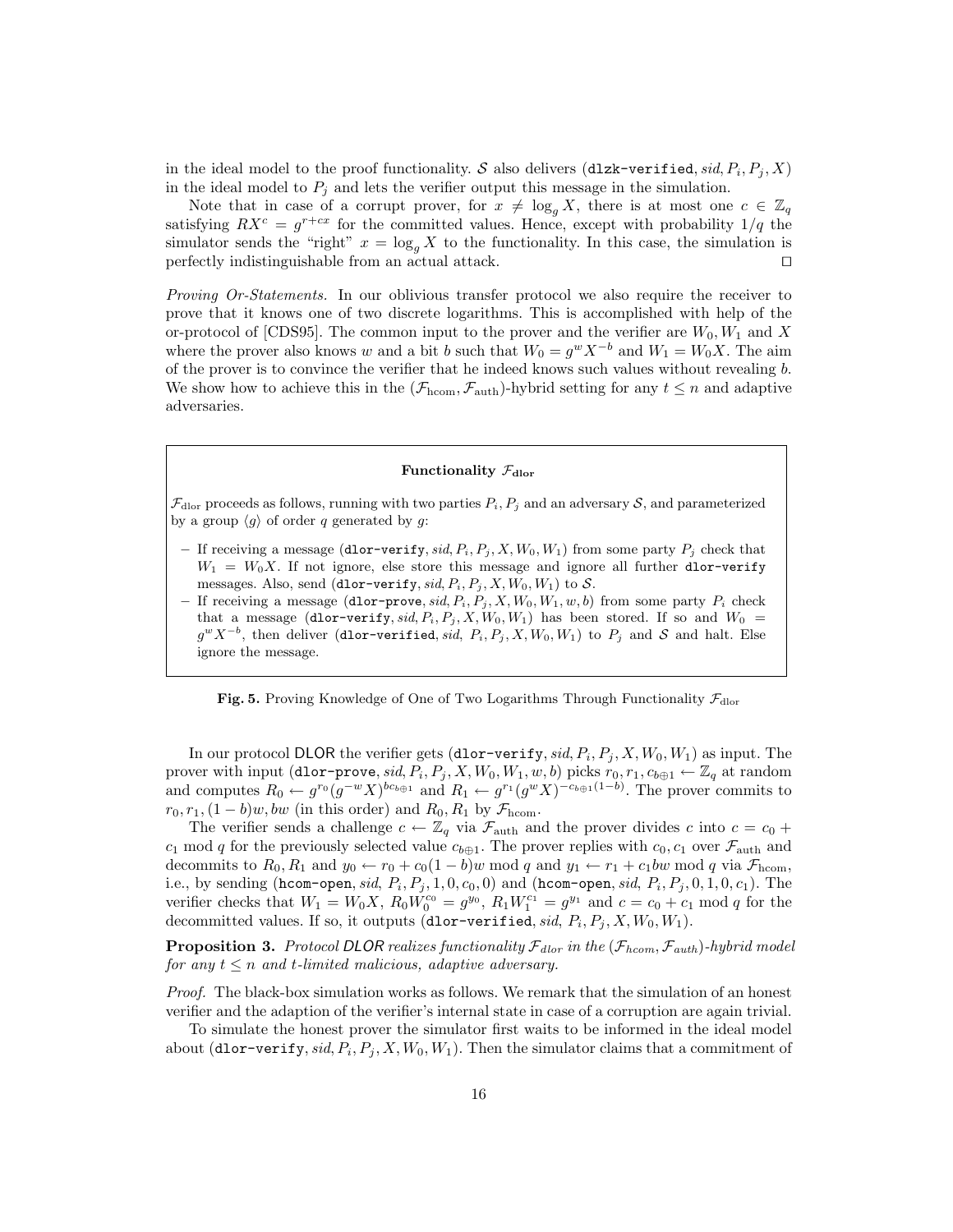the prover has taken place and expects to receive the challenge  $c$  from the (possibly malicious) verifier. S prepares the answers by picking  $\tilde{r}_0, \tilde{r}_1, c_0 \leftarrow \mathbb{Z}_q$  and letting  $c_1 \leftarrow c-c_0 \mod q$ ,  $\tilde{R}_0 \leftarrow$  $g^{\tilde{r}_0}W_0^{-c_0}$  and  $\tilde{R}_1 \leftarrow g^{\tilde{r}_1}W_1^{-c_1}$ . It claims to have committed to values  $\tilde{r}_0, \tilde{r}_1$  and  $\tilde{w}_0, \tilde{w}_1 \leftarrow 0$ , such that opening these values as linear combinations  $(1, 0, c_0, 0)$  and  $(0, 1, 0, c_1)$  together with  $\tilde{R}_0$ ,  $\tilde{R}_1$  yields a valid decommitment. Moreover, the communication has the same distribution as in the hybrid model.

If the adversary asks to corrupt the prover then the simulator first learns  $(w, b)$  and can adapt the values as  $r_b \leftarrow \tilde{r}_b - c_b w \mod q$  and  $r_{b \oplus 1} \leftarrow \tilde{r}_{b \oplus 1}$ . Substituting also  $\tilde{w}_0, \tilde{w}_1 = 0$  by the correct values  $(1 - b)w$ , bw yields a consistent adversarial view, having the same distribution as in the hybrid model.

We next show that, with high probability, the simulator can extract the input  $(w, b)$  from a malicious prover in the simulation when impersonating the honest verifier. Suppose towards contradiction that the prover commits to values  $r_0, r_1, w_0, w_1, R_0, R_1$  but  $w_0 \neq \log_q W_0$  and  $w_1 \neq \log_g W_1$ . By the first verification equation we have  $\log_g R_0 + c_0 \log_g W_0 = r_0 + c_0 w_0 \mod q$ and, because  $w_0 - \log_g W_0 \neq 0$ , there exists a single  $c_0 \in \mathbb{Z}_q$  such that the committed values satisfy this equation. This follows analogously for  $w_1 \neq \log_g W_1$  and  $c_1$ . Hence, once the prover has committed to values such that  $w_0 \neq \log_q W_0$  and  $w_1 \neq \log_q W_1$ , there exists only one  $c = c_0 + c_1$  mod q for which the verification equations are fulfilled. In conclusion, except with probability  $1/q$  the simulator learns  $w_0 = \log_q W_0$  or  $w_1 = \log_q W_1$ , and the simulator simply submits  $w_b$  and the corresponding bit b to the ideal functionality.

Note that the simulation above does not guarantee that the simulator extracts the right bit b. For instance, if the malicious prover knows  $x = \log_q X$  then it can switch from input  $(w, 0)$  to  $(w - x \mod q, 1)$  and vice versa. However, as we will later see this also requires knowledge of  $x$  and is therefore infeasible if the verifier chooses  $X$  secretly at random. In fact, this will be shown implicitly via the DDH assumption.

## 4.3 Oblivious Transfer Under the DDH Assumption

We show how to realize functionality  $\mathcal{F}_{OT}$  in the  $(\mathcal{F}_{dlor}, \mathcal{F}_{dlzk}, \mathcal{F}_{auth})$ -hybrid model. Our protocol —as is— only withstands non-adaptive adversary; extending this to adaptive adversaries is possible if we allow reliable erasure, as discussed afterwards.

The full protocol is given in Figure 6. We have the sender create  $X$  with secret logarithm  $x = \log_q X$  and the receiver chooses  $W_0, W_1 = W_0 X$  such that it knows  $\log_q W_b$  (but not  $\log_q W_{b \oplus 1}$ ) for the selection bit b. We also let both parties prove knowledge via our ideal discrete-log functionalities. Then, the sender encrypts both messages such that one can decrypt  $m_a$  if and only if one knows  $\log_a W_a$  for  $a = 0, 1$ . By this, it follows that the receiver can only retrieve one of the messages. In the protocol we assume for simplicity that the  $\kappa$ -bit messages have already been encoded in the group generated by g.

**Theorem 2.** Protocol OT<sub>DDH</sub> securely realizes functionality  $\mathcal{F}_{OT}$  in the ( $\mathcal{F}_{dlor}, \mathcal{F}_{duk}, \mathcal{F}_{auth}$ )hybrid model under the decisional Diffie-Hellman assumption. This holds for n parties and t-limited malicious, non-adaptive adversaries,  $t \leq n$ .

*Proof.* Once more, we construct our ideal-model simulator S via black-box simulation of  $A$ mounting an attack on the protocol in the hybrid model. We can presume that  $A$  either asks to corrupt the sender or the receiver at the beginning; else one can regard this as a simulation of an honest sender with a malicious receiver who follows the program trustworthily.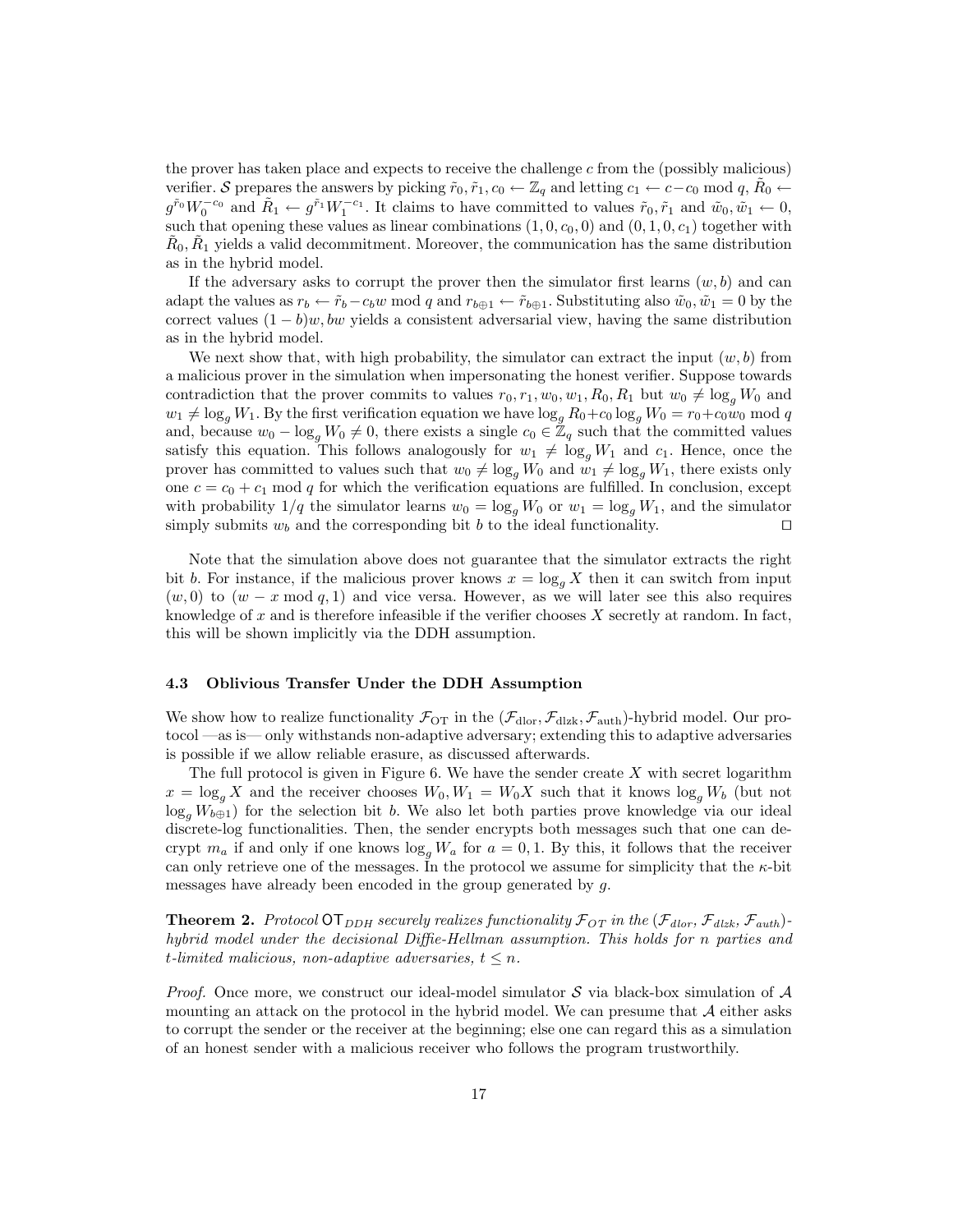Protocol  $\text{OT}_{\text{DDH}}$  in the  $(\mathcal{F}_{\text{dlor}}, \mathcal{F}_{\text{dizk}}, \mathcal{F}_{\text{auth}})$ -hybrid model

- Upon receiving (ot-transfer, sid, S, R,  $m_0, m_1$ ) the sender picks  $x, y \leftarrow \mathbb{Z}_q$  at random and computes  $X = g^x, Y = g^y$ . It sends X to R over  $\mathcal{F}_{\text{auth}}$  and both parties engage in a proof for X via  $\mathcal{F}_{\text{dlzk}}$ .
- The receiver gets (ot-choose, sid, S, R, b) as input and chooses  $w \leftarrow \mathbb{Z}_q$  and computes  $W_0 =$  $g^w X^{-b}$  and  $W_1 = W_0 X$ . It sends  $(W_0, W_1)$  to S via  $\mathcal{F}_{\text{auth}}$ .
- The sender and receiver call functionality  $\mathcal{F}_{\text{dlor}}$  with inputs (dlor-verify, sid, R, S, X,  $W_0, W_1$ ) and (dlor-prove, sid,  $R$ ,  $S$ ,  $X$ ,  $W_0$ ,  $W_1$ ,  $w$ ,  $b$ ), respectively.
- The sender computes  $C_0 \leftarrow m_0 W_0^y$  and  $C_1 \leftarrow m_1 W_1^y$  and transmits  $(Y, C_0, C_1)$  over  $\mathcal{F}_{\text{auth}}$  to R.
- The receiver computes  $m_b \leftarrow C_b Y^{-w}$  and outputs (ot-received, sid, S, R,  $m_b$ ).

#### Fig. 6. Oblivious Transfer based on DDH

Corrupt Sender. In the first case the adversary  $A$  corrupts the sender. Then the simulator waits to receive  $X$  from the sender and learns the sender's secret value  $x$  from the subprocedure call for  $\mathcal{F}_{\text{dizk}}$  in the hybrid model. On behalf of the receiver in the simulation, the simulator picks  $w \leftarrow \mathbb{Z}_q$  and sends  $W_0 = g^w$  and  $W_1 = W_0 X$ . In the hybrid model, the simulator can easily simulate the interactions with functionality  $\mathcal{F}_{\text{dlor}}$ .

After receiving  $C_0, C_1$  and Y from the malicious sender the simulator computes  $m_0 \leftarrow$  $C_0 Y^{-w}$  and  $m_1 \leftarrow C_1 Y^{-w-x}$  and sends these two messages in the sender's name in the ideal model through (ot-transfer, sid,  $S, R, m_0, m_1$ ). Clearly, because the distribution of the data in the simulation is independent of the receiver's input  $b$ , these steps perfectly simulate an attack in the ideal model.

Corrupt Receiver. Suppose  $A$  corrupts the receiver. Then the simulator first follows the prescribed program of the sender for the simulation. The simulator also learns the receiver's bit b from the invocation of  $\mathcal{F}_{\text{dlor}}$  and can then submit (ot-choose, sid, S, R, b) to the OT functionality to retrieve message  $m_b$ . The simulator returns  $Y, C_b \leftarrow m_b Y^w$  and  $C_{b\oplus 1} \leftarrow g^z$ for a random  $z \leftarrow \mathbb{Z}_q$  to the receiver.

We show that the simulation of an honest sender it computationally indistinguishable from an actual attack. For this we are given a DDH tuple  $(g^x, g^y, g^z)$  of group elements where z is either random or equals  $xy \mod q$ . We are supposed to distinguish between these two cases. and we use an allegedly successful environment  $\mathcal Z$  telling apart executions in the ideal and the hybrid model. We next describe our procedure  $D$  to refute the DDH assumption *under* the condition that S remains honest.

D follows the simulator's strategy but use the given values  $(g^x, g^y, g^z)$  instead. More precisely,  $D$  reads all communications between the environment and the parties, including the messages  $m_0, m_1$  written on the sender's input tape. D first recovers some  $(w, b)$  such that  $W_0 = g^w X^{-b}$  and  $W_1 = W_0 X$  from the receiver's input to the call to functionality  $\mathcal{F}_{\text{dlor}}$ . Note that D does not need to know x for the call to  $\mathcal{F}_{\text{dlz}k}$  as the simulator and D have full control over this functionality and its inputs in the hybrid model. Then  $\mathcal{D}$  sends  $Y \leftarrow g^y$ for the unknown y together with  $C_0 \leftarrow m_0 Y^w (g^z)^{-b}$  and  $C_1 \leftarrow m_1 Y^w (g^z)^{1-b}$ . D outputs whatever the environment outputs.

If the given values  $(g^x, g^y, g^z)$  are of the form  $z = xy \mod q$  then our reply is identically distributed to the honest sender in an actual attack in the hybrid model. If, on the other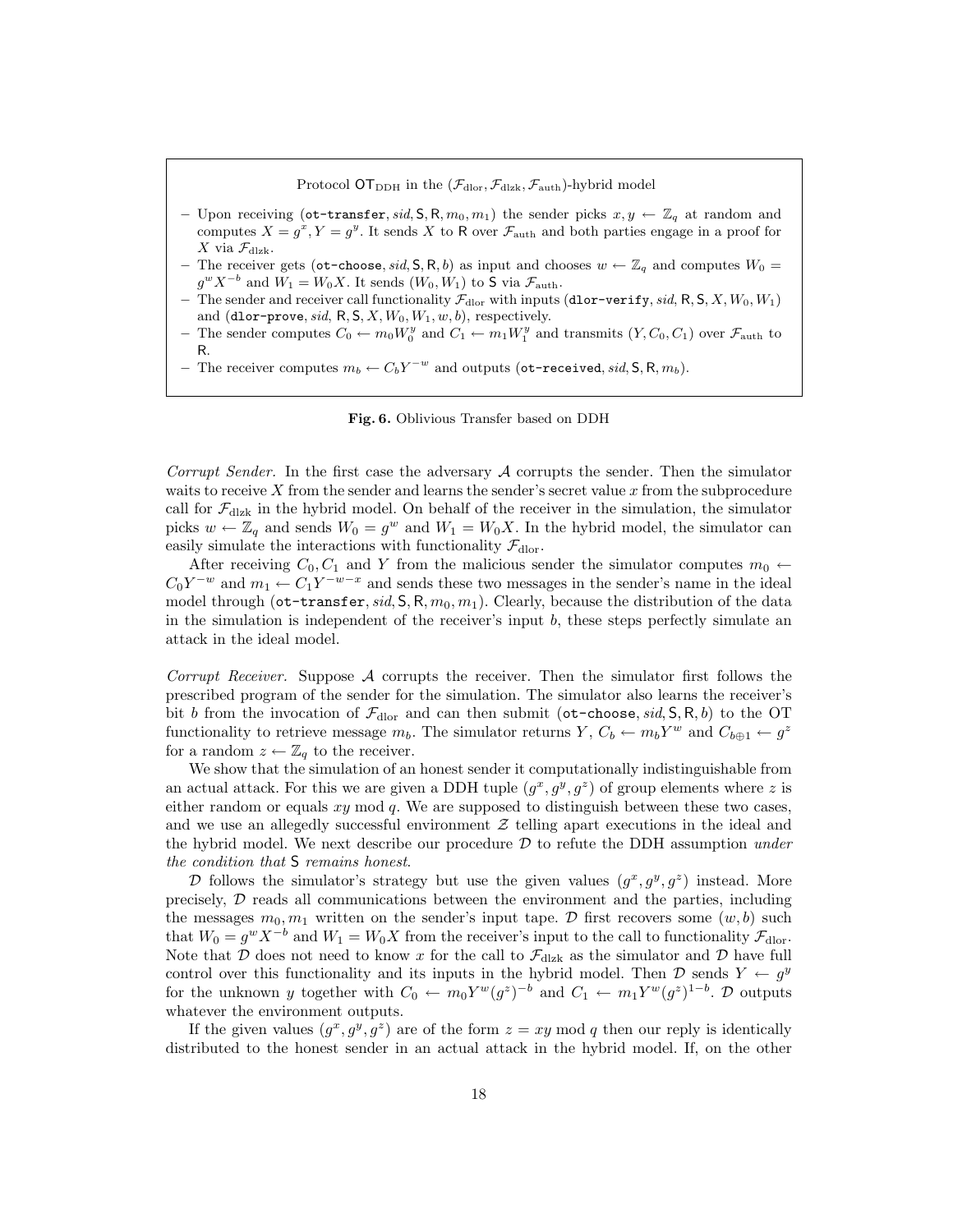hand, z is random then  $C_{b\oplus 1}$  is a random element, independent of  $m_{b\oplus 1}$ . Hence, in this case the distribution of the data is the same as in a simulation. By the DDH assumption it follows that the absolute difference of probabilities of  $Z$  outputting 0 (or 1) in either experiment must be negligible.

Analysis. We can now put the pieces together. For a given bit  $a \in \{0,1\}$  let Prob $[\mathcal{Z} = a \mid real]$ be the probability that  $\mathcal Z$  outputs a when interacting with  $\mathcal A$  in the real-life setting. Analogously, let  $\text{Prob}[\mathcal{Z} = a \mid \text{ideal}]$  be the probability that  $\mathcal Z$  outputs a when interacting with  $\mathcal S$ in the ideal world. Let SHon be the event that the sender remains honest and let SCor be the complementary event of S getting corrupted. Then,

$$
\text{Prob}[\mathcal{Z} = a \mid \text{real}] - \text{Prob}[\mathcal{Z} = a \mid \text{ideal}]
$$
\n
$$
= \text{Prob}[\mathcal{Z} = a \land \text{SCor} \mid \text{real}] + \text{Prob}[\mathcal{Z} = a \land \text{S Hon} \mid \text{real}]
$$
\n
$$
- \text{Prob}[\mathcal{Z} = a \land \text{SCor} \mid \text{ideal}] - \text{Prob}[\mathcal{Z} = a \land \text{S Hon} \mid \text{ideal}]
$$
\n
$$
= \text{Prob}[\text{SCor}]\left(\text{Prob}[\mathcal{Z} = a \mid \text{SCor}, \text{real}] - \text{Prob}[\mathcal{Z} = a \mid \text{SCor}, \text{ideal}]\right)
$$
\n
$$
+ \text{Prob}[\text{SHom}]\left(\text{Prob}[\mathcal{Z} = a \mid \text{SHom}, \text{real}] - \text{Prob}[\mathcal{Z} = a \mid \text{SHom}, \text{ideal}]\right)
$$

where the last equation follows since the decision about corrupting S for the non-adaptive adversary A does not depend on the model.

As discussed above, the probabilities of  $\mathcal{Z} = a$  in case of SCor for both settings are identical and cancel out. For an honest sender the absolute difference of the probabilities for  $\mathcal{Z} = a$ are negligible by the DDH assumption and the argument above. Hence, the overall (absolute) difference must be negligible, showing that our protocol securely realizes the functionality.  $\square$ 

The protocol above remains secure against adaptive adversaries if we add another step where the sender erases  $x, y \in \mathbb{Z}_q$  immediately after  $(Y, C_0, C_1)$  has been computed. We call this protocol OT<sub>DDH</sub>. The additional step guarantees that the simulated sender can deny to know the secrets to unmask  $m_{b\oplus 1}$ . Otherwise, the values X, Y pin down x, y and therefore  $C_{b\oplus 1}$  and  $m_{b\oplus 1}$ .

**Proposition 4.** Protocol  $\text{OT}_{DDH}^{erase}$  securely realizes functionality  $\mathcal{F}_{OT}$  in the  $(\mathcal{F}_{dlor}, \mathcal{F}_{dlzk},$  $\mathcal{F}_{auth}$ -hybrid model under the decisional Diffie-Hellman assumption. This holds for n parties and t-limited malicious, adaptive adversaries,  $t \leq n$ , assuming reliable erasure.

Proof. The proof is an easy extension of the previous proof for Theorem 2. Adaptive corruptions are straightforwardly dealt with according to the additional step erasing  $x, y$ . Also, if the receiver gets corrupted after the simulator has sent  $W_0, W_1$  then we can change the simulator's value  $(w, 0)$  to  $(w - x \mod q, 1)$  if necessary. Here, the value x is either known from the zero-knowledge proof via  $\mathcal{F}_{\text{dlzk}}$  for a malicious sender, or chosen by S as part of the simulation of an honest sender.

The major difference to the non-adaptive case is that, there, we used the fact that the probability of S getting corrupted is independent of the model. Here we slightly change the definition and let SCor be the event that S gets corrupted before  $(Y, C_0, C_1)$  has been sent. Accordingly, SHon is the event that S remains honest, at least till  $(Y, C_0, C_1)$  has been sent. Then Prob[SCor |real] = Prob[SCor |ideal] because, up to the point where  $(Y, C_0, C_1)$  is transmitted, the simulation and a real attack have the same distribution. Hence, the same holds for SHon and therefore the result follows as before.  $\Box$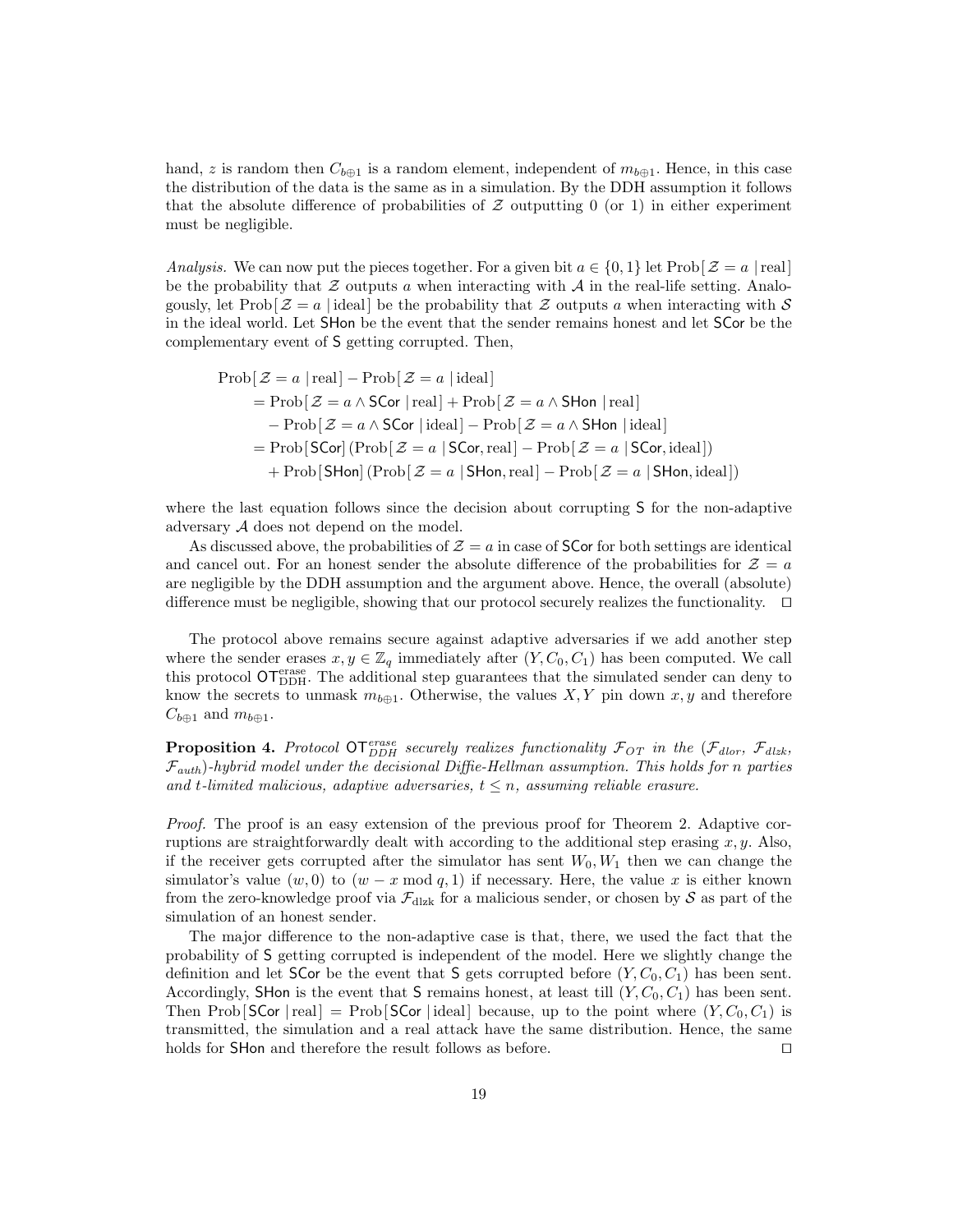# Acknowledgments

We thank the anonymous reviewers for valuable comments.

# References

| [AIR01]     | William Aiello, Yuval Ishai, and Omer Reingold. Priced Oblivious Transfer: How to<br>Sell Digital Goods. Advances in Cryptology — Eurocrypt 2001, Volume 2045 of Lecture                                                                                                                                               |
|-------------|------------------------------------------------------------------------------------------------------------------------------------------------------------------------------------------------------------------------------------------------------------------------------------------------------------------------|
| [BCR87]     | Notes in Computer Science, pages 119-135. Springer-Verlag, 2001.<br>Gilles Brassard, Claude Crpeau, and Jean-Marc Robert. All-or-Nothing Disclosure of<br>Secrets. Advances in Cryptology — Crypto'86, Volume 263 of Lecture Notes in Computer                                                                         |
| [BGW88]     | Science, pages 234-238. Springer-Verlag, 1987.<br>Michael Ben-Or, Shafi Goldwasser, and Avi Wigderson. Completeness Theorems for<br>Non-Cryptographic Fault-Tolerant Distributed Computation. Proceedings of the Annual                                                                                                |
| [BM90]      | Symposium on the Theory of Computing (STOC) 1988, pages 1–10. ACM Press, 1988.<br>Mihir Bellare and Silvio Micali. Non-Interactive Oblivious Transfer and Applications.<br>Advances in Cryptology — Crypto'89, Volume 435 of Lecture Notes in Computer Sci-                                                            |
| [Can01]     | ence, pages 547–557. Springer-Verlag, 1990.<br>Ran Canetti. Universally Composable Security: A new Paradigm for Cryptographic Pro-<br>tocols. Proceedings of the Annual Symposium on Foundations of Computer Science                                                                                                   |
| [Can04]     | (FOCS) 2001. IEEE Computer Society Press, 2001.<br>Ran Canetti. On Universally Composable Notions of Security for Signature, Certification<br>and Authentication. Proceedings of Computer Security Foundations Workshop (CSFW)                                                                                         |
| [CDS95]     | 2004. IEEE Computer Society Press, 2004.<br>Ronald Cramer, Ivan Damgård, and Berry Schoenmakers. Proofs of Partial Knowl-<br>edge and Simplified Desing of Witness Hiding Protocols. Advances in Cryptology —<br>Crypto'94, Volume 839 of Lecture Notes in Computer Science, pages 174-187. Springer-<br>Verlag, 1995. |
| [CF01]      | Ran Canetti and Marc Fischlin. Universally Composable Commitments. Advances in<br>Cryptology — Crypto 2001, Volume 2139 of Lecture Notes in Computer Science, pages                                                                                                                                                    |
| [CFGN96]    | $19-40.$ Springer-Verlag, 2001.<br>Ran Canetti, Uri Feige, Oded Goldreich, and Moni Naor. Adaptively Secure Multi-Party<br>Computation. Proceedings of the Annual Symposium on the Theory of Computing                                                                                                                 |
| [CLOS02]    | (STOC) 1996, pages 639–648. ACM Press, 1996.<br>Ran Canetti, Yehuda Lindell, Rafail Ostrovsky, and Amit Sahai. Universally Composable<br>Two-Party and Multi-Party Secure Computation. Proceedings of the Annual Symposium                                                                                             |
| [CR03]      | on the Theory of Computing (STOC) 2002, pages 494-503. ACM Press, 2002.<br>Ran Canetti and Tal Rabin. Universal Composition with Joint State. Advances in<br>Cryptology — Crypto 2003, Volume 2729 of Lecture Notes in Computer Science, pages                                                                         |
| [Cre87]     | 265–281. Springer-Verlag, 2003.<br>Claude Crepeau. Equivalence Between Two Flavors of Oblivious Transfer. Advances in<br>Cryptology — Crypto'87, Lecture Notes in Computer Science, pages 350–354. Springer-<br>Verlag, 1987.                                                                                          |
| [DN00]      | Ivan Damgard and Jesper Nielsen. <i>Improved Non-Committing Encryption Schemes</i><br>Based on a General Complexity Assumption. Advances in Cryptology — Crypto 2000,<br>Volume 1880 of Lecture Notes in Computer Science, pages 432-450. Springer-Verlag,<br>2000.                                                    |
| [ECL85]     | Shimon Even, Oded Goldreich, and Abraham Lempel. A Randomized Protocol for Sign-<br>ing Contracts. Communications of the ACM, 28(6):637-647, 1985.                                                                                                                                                                     |
| $[GKM^+00]$ | Yael Gertner, Sampath Kannan, Tal Malkin, Omer Reingold, and Mahesh Viswanathan.<br>The Relationship between Public Key Encryption and Oblivious Transfer. Proceedings<br>of the Annual Symposium on Foundations of Computer Science (FOCS) 2000. IEEE                                                                 |

Computer Society Press, 2000.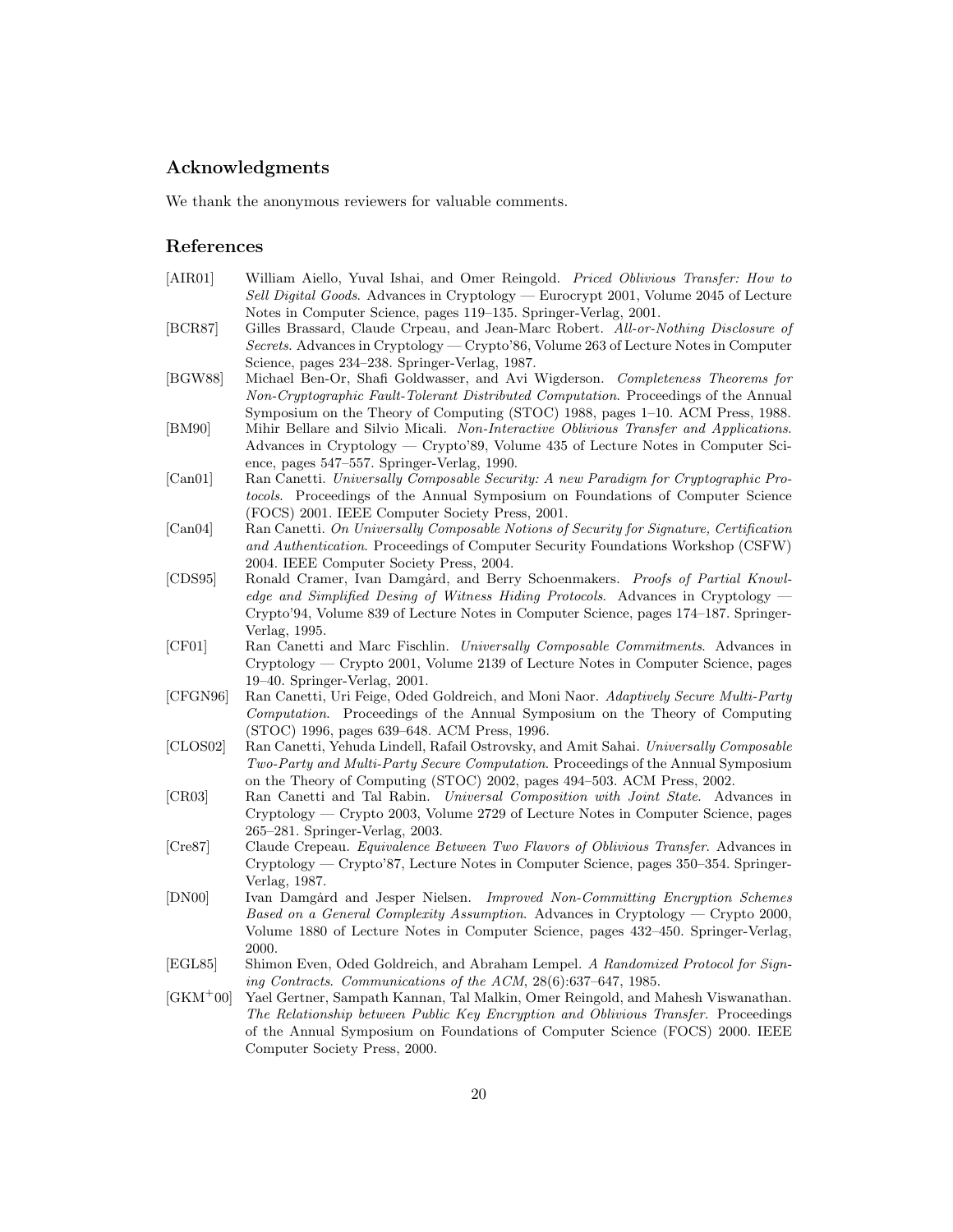| [GM00] | Juan Garay and Philip MacKenzie. <i>Concurrent Oblivious Transfer</i> . Proceedings of the |
|--------|--------------------------------------------------------------------------------------------|
|        | Annual Symposium on Foundations of Computer Science (FOCS) 2000, pages 314–324.            |
|        | IEEE Computer Society Press, 2000.                                                         |

- [GMW87] Oded Goldreich, Silvio Micali, and Avi Wigderson. How to Play any Mental Game. Proceedings of the Annual Symposium on the Theory of Computing (STOC) 1987, pages 218–229. ACM Press, 1987.
- [GMY04] Juan Garay, Philip MacKenzie, and Ke Yang. Efficient and Universally Composable Committed Oblivious Transfer and Applications. Theory of Cryptography Conference (TCC) 2004, Volume 2951 of Lecture Notes in Computer Science, pages 297–316. Springer-Verlag, 2004.
- [Kil88] Joe Kilian. Founding Crytpography on Oblivious Transfer. Proceedings of the Annual Symposium on the Theory of Computing (STOC) 1988, pages 20–31. ACM Press, 1988.
- [Lin04] Yehuda Lindell. Lower Bounds for Concurrent Self Composition. Theory of Cryptography Conference (TCC) 2004, Volume 2951 of Lecture Notes in Computer Science, pages 203–222. Springer-Verlag, 2004.
- [NP01] Moni Naor and Benny Pinkas. *Efficient Oblivious Transfer Protocols*. Proceedings of the Annual Symposium on Discrete Algorithms (SODA) 2001, pages 448–457. ACM Press, 2001.
- [NPS99] Moni Naor, Benny Pinkas, and Reuban Sumner. Privacy Preserving Auctions and Mechanism Design. Proceedings of the 1st Conference on Electronic Commerce, pages 129– 139. ACM Press, 1999.
- [PS04] Manoj Prabhakaran and Amit Sahai. New Notions of Security: Achieving Universal Composability without Trusted Setup. Proceedings of the Annual Symposium on the Theory of Computing (STOC) 2004, pages 242–251. ACM Press, 2004.
- [Rab81] Michael Rabin. How to Exchange Secrets by Oblivious Transfer. Technical Report TR-81, Aiken Computation Laboratory, 1981.
- [Sch91] C.P. Schnorr. Efficient Signature Generation by Smart Cards. Journal of Cryptology, 4:161–174, 1991.
- [Sha79] Adi Shamir. How to Share a Secret. Communications of the ACM, 22:612–613, 1979.

# A OT for a Restricted Number of Corrupted Parties

The basic protocol for three parties in Section 3 does not directly transfer to the multiparty case. For example, if the adversary is allowed to corrupt two out of five parties, then she can always corrupt two of the three parties executing the basic protocol and learn more information than intended. Yet, we can still use the three-party protocol as a building block to derive an oblivious transfer protocol as long as the number of corrupted parties is sufficiently small. For example, our protocol works if roughly  $t \approx \log \log k$  parties can be corrupt for security parameter k while we still have an honest majority  $n \geq 2t+1$ . Or, up to  $t = \mathcal{O}(\log k)$ players may be dishonest if at the same time  $t$  is about a square root of  $n$ .

# A.1 A Modified Oblivious Transfer Functionality

We slightly change the  $\mathcal{F}_{\text{OT}}$  functionality to  $\mathcal{F}_{\text{OT}_3^*}$  to capture the case of two or more corrupted parties among the three players running our basic protocol. This new functionality takes as input the name of a third party in addition to the sender's and receiver's identity. These identities allow to mimic the additional information available to the adversary if, say, the sender and the helper in an execution with an honest receiver are corrupt such that the adversary learns the receiver's choice b.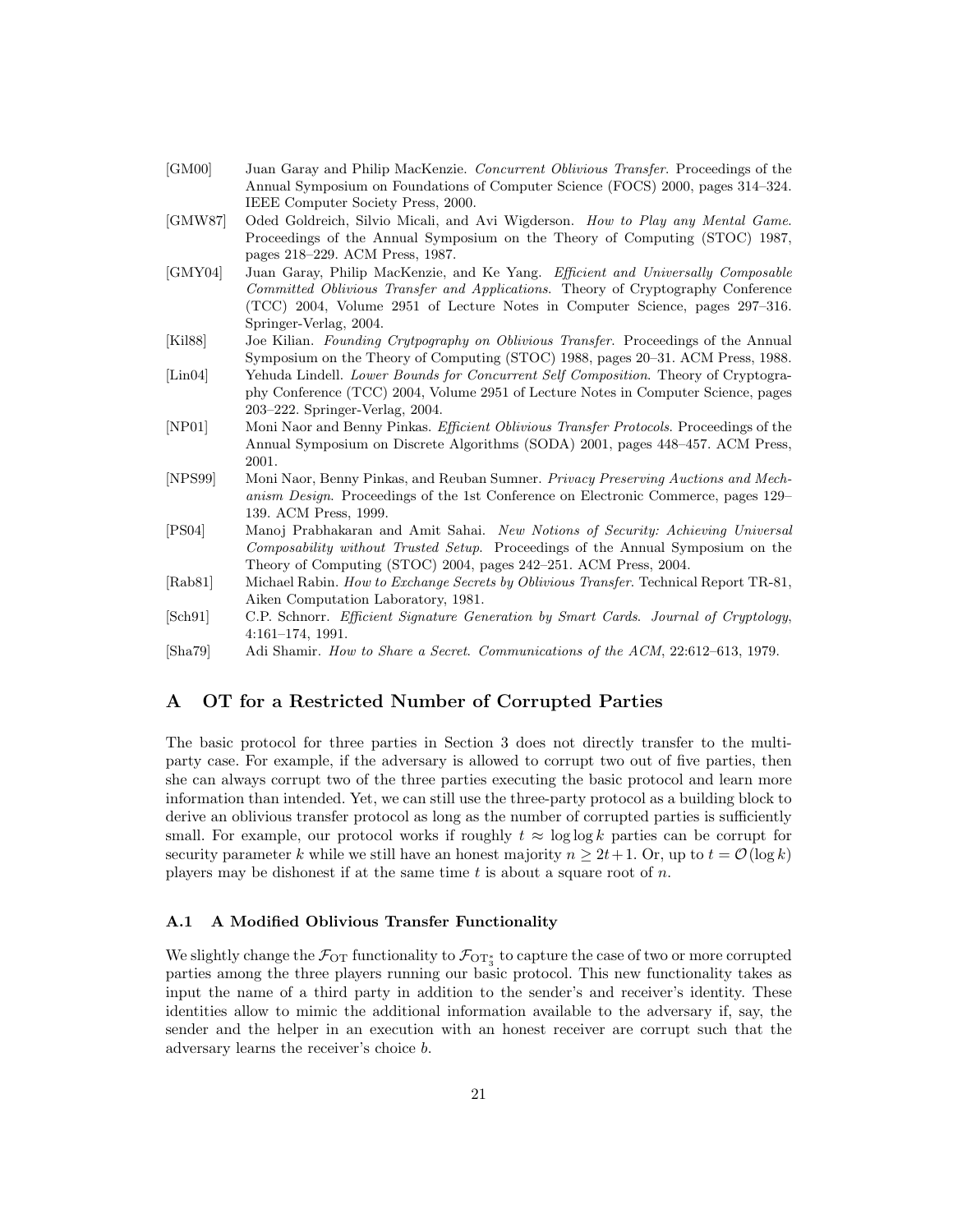Specifically, functionality  $\mathcal{F}_{\text{OT}_3^*}$  accepts the same messages as before but takes two further messages from the adversary at any time: (sender-panic, sid,  $S, R, H$ ) and (receiver-panic, sid, S, R, H). If the functionality receives a message sender-panic then it checks that the sender S is still honest, that the receiver R and the helper H are corrupt, and that it has already received a message (ot-transfer, sid,  $S, R, H, m_0, m_1$ ) from S. If so, it sends a message (sender-dump, sid,  $S, R, H, m_0, m_1$ ) to the adversary. Else it ignores the message. Analogously, the functionality responds to a receiver-panic message from the adversary with (receiver-dump, sid,  $S, R, H, b$ ) if the receiver is honest but the sender and the helper are not, and if it has already received a message ( $ot-choose$ , sid, S, R, H, b) from the receiver before.<sup>3</sup>

**Proposition 5.** Protocol OT<sub>3</sub> securely realizes functionality  $\mathcal{F}_{OT^*_3}$  in the  $(\mathcal{F}_{pke}, \mathcal{F}_{smt}, \mathcal{F}_{auth})$ hybrid model in a perfect way. This holds for  $n \geq 3$  parties and t-limited malicious, adaptive adversaries,  $t \leq n$ .

Proof. The proof follows the one for the case of single corruptions closely. We only explain how to extend the simulation to the case of multiple corruptions; the first corruption is dealt with as before. If the simulated adversary demands to corrupt a second party then the idealmodel simulator first corrupts the corresponding party in the ideal setting and then proceeds as follows:

First Sender, now Receiver. If the sender has been corrupted before and now the adversary  $\mathcal A$  asks to corrupt the receiver, then the simulator has already provided  $\mathcal A$  with the sender's internal view (including  $m_0, m_1$ ). The only critical data of the receiver is the input bit b and the related transmissions of  $\alpha, \beta$ ; all other values can be copied from the genuine simulation. If  $\beta$  has not been sent yet, then the simulator can easily fake R's view for b. Else the adversary has learned  $\beta$ , but since the third party H is still honest, S can simply claim that  $\alpha \leftarrow \beta \oplus b$ has been transmitted over  $\mathcal{F}_{\text{smt}}$  from R to H before. This perfectly simulates a true execution.

First Receiver, now Sender. Suppose that the receiver is corrupt when the adversary and ideal-model simulator next corrupt the sender. Then  $S$  has already provided  $A$  with the receiver's internal view, possibly including already the masked messages  $C_0, C_1$ . Note that the adversary may choose  $\alpha \oplus \beta$  to be different from R's original input b.

Now the simulator learns the sender's input  $m_0, m_1$ . If  $(C_0, C_1)$  has not been sent to R yet, then faking S's internal view is straightforward. Else, the only critical information about S's input is the pair  $(C_0, C_1)$  which has already been communicated to the corrupted receiver (in which case A sees these values, too). Although the receiver is able to recover  $m_{\alpha\beta\beta}$  from  $C_{\alpha \oplus \beta}$ , the string  $K_{\alpha \oplus \beta \oplus 1} = k_1$ , allegedly chosen by the helper before, is still informationtheoretically hidden from the adversary via  $\mathcal{F}_{\text{pke}}$  at this point. So S can claim that  $c_{\alpha\oplus\beta\oplus1}$ has decrypted to  $K_{\alpha \oplus \beta \oplus 1} \leftarrow C_{\alpha \oplus \beta \oplus 1} \oplus m_{\alpha \oplus \beta \oplus 1}$ , implying a perfect simulation.

Helper and Another Party. If  $\mathcal A$  asks to corrupt a second party, and  $H$  is among these two parties, then  $\mathcal S$  first corrupts the corresponding second party in the ideal model. Then, it immediately issues a sender-panic or receiver-panic command —depending on which of the three parties is honest— in order to receive the input of this party. Given this data the simulator proceeds as in one of the two previous cases to adapt the information. Afterwards it

 $3$  The names  $\langle$ party $\rangle$ -panic and  $\langle$ party $\rangle$ -dump have been borrowed from the Unix/Linux world for unrecoverable system errors detected by the kernel (kernel panic) and a snapshot of the memory content written to disk in case of an error (core dump).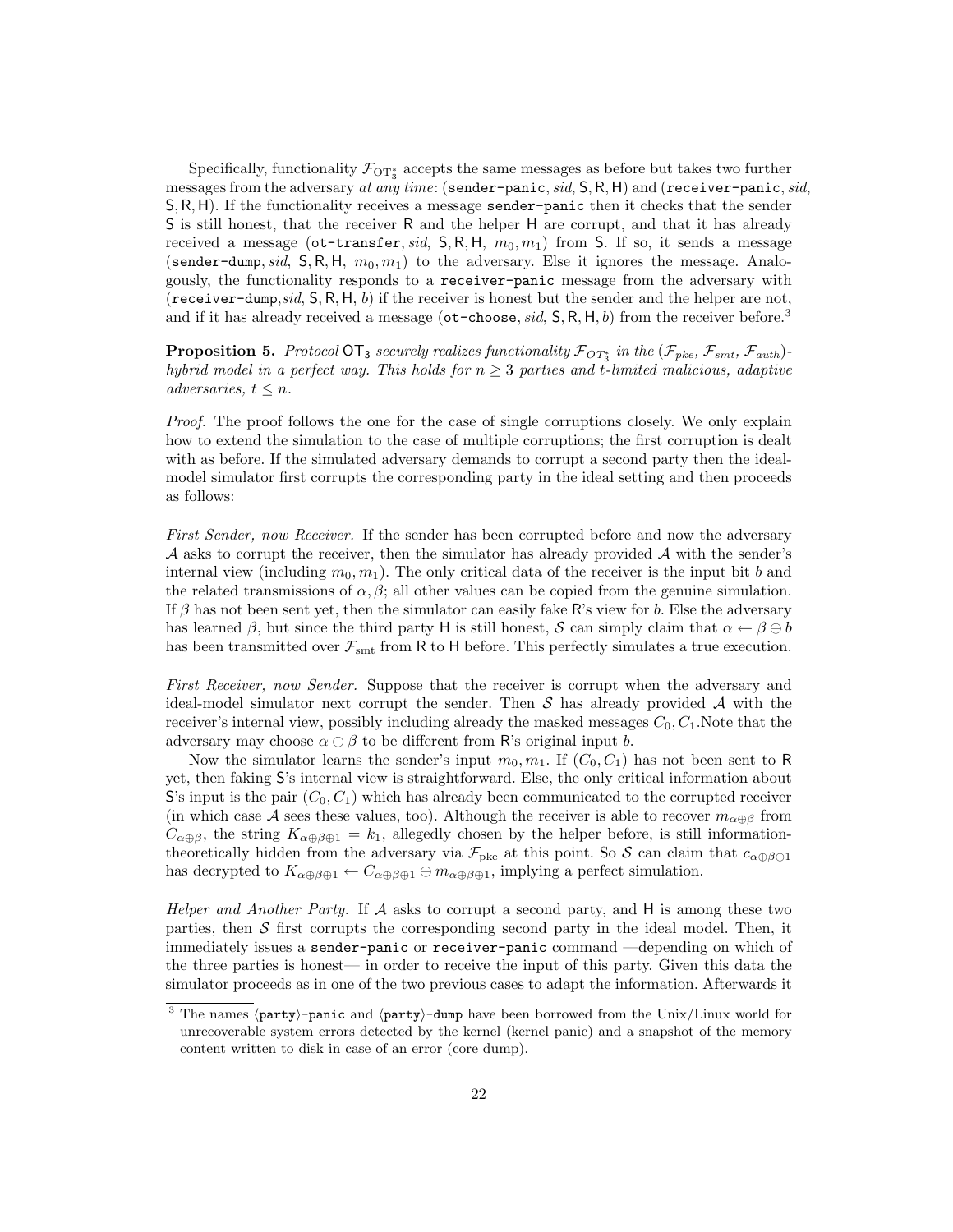can easily modify  $\mathcal{A}$ 's view with these adjustments. We again stress that, although the sender or the receiver reveals its input in the dump reply, this party is formally not corrupted.

In any of the three cases corruption of the remaining third party is easy to simulate.  $\square$ 

## A.2 Protocol for More Than Three Parties

The basic idea of extending our three-party protocol is to run several executions of  $\mathcal{F}_{\text{OT}_{3}^{*}}$ . These executions are divided into T sets where each set consists of t runs of  $\mathcal{F}_{\text{OT}_3^*}$ . Each execution of the functionality in such a set is carried out with a different auxiliary party, yet helpers may assist in more than one set.

Compiling Sets of Helpers. For the choice of the T sets of helper parties we assume that there is a selection function  $\text{SELECT}(n, t)$  which takes n and t as input and returns (the description of) T sets  $\mathcal{P}_1, \mathcal{P}_2, \ldots, \mathcal{P}_T$ , each set comprising t helper parties different from sender and receiver. The sets need not be disjoint, yet it is guaranteed that, no matter which  $t-1$ helpers the adversary will corrupt, there will always be a set  $\mathcal{P}_i$  where all helpers remain honest.<sup>4</sup> Furthermore,  $2^T$  must be polynomial in the security parameter k because in each execution we transfer messages of size  $\kappa \cdot 2^T$ . We call such an algorithm SELECT *admissible*.

For example, let  $t \leq \frac{1}{2} \log_2(c \log_2 k)$  for some constant c, and assume we have an honest For example, let  $t \leq \frac{1}{2} \log_2(\log_2 n)$  for some constant c, and assume we have an honest<br>majority  $n \geq 2t + 1$ . Consider each of the at most  $T = \binom{2t-1}{t} \leq 2^{2t} = \mathcal{O}(\log k)$  subsets of t players among the first  $2t - 1$  parties different from S and R, and let SELECT output a description of these T sets. Clearly, since the adversary can control at most  $t-1$  of the  $2t-1$ parties there must be a set with honest helpers among these  $T$  sets. Note that, although  $T$ is exponential in t, for small parameters like  $(n, t) = (5, 2)$  the number of invocations of our functionality  $\mathcal{F}_{\text{OT}_3^*}$  and the expansion factor of the messages are merely  $(Tt, 2^T) = (6, 8)$ .

As another example, let  $t = \mathcal{O}(\log k)$  and suppose only about a square root of the  $n \geq t^2 + 2$ players can be corrupted. Then the selection process divides the first  $t^2 \leq n-2$  auxiliary parties into disjoint sets of size t and outputs descriptions of these  $T = t = \mathcal{O}(\log k)$  sets. As the adversary can corrupt at most  $t - 1$  players in these disjoint sets, there must exist a set which contains honest helpers only. For values  $(n, t) = (6, 2)$  or  $(11, 3)$  this yields a reasonable overhead of  $(Tt, 2^T) = (4, 4)$  and  $(9, 8)$ , respectively.

Protocol Description. Once the subsets have been selected, the parties start the executions with functionality  $\mathcal{F}_{\text{OT}_3^*}$ . We first explain how the sender partitions its messages  $m_0, m_1$ ; the case  $T = 3$  is exemplified in Figure 7. The sender first prepares  $2^{T-1}$  copies of each message  $m_0, m_1$  and labels each copy by a string  $r \in \{0, 1\}^T$ . Message  $m_r$  equals  $m_0$  if r contains an even number of 1-bits, e.g., if  $r = 011$ , else  $m_r$  is set to  $m_1$ . Next, each message  $m_r$  is randomly partitioned into  $m_r = m_r[1] \oplus m_r[2] \oplus \ldots \oplus m_r[T]$ . For each  $i = 1, 2, \ldots, T$  we combine  $2^{T-1}$  of these parts  $m_r[i]$  to strings  $M_0[i]$  and  $M_1[i]$ , respectively, where  $M_0[i]$  contains those strings  $m_r[i]$  for which the *i*-th bit  $r[i]$  in  $r = r[1]r[2] \ldots r[T]$  equals 0, and  $M_1[i]$  consists of the remaining  $2^{T-1}$  parts. See again Figure 7.

The sender takes message pair  $(M_0[i], M_1[i])$  for the executions with auxiliary parties in  $P_i$  for  $i = 1, 2, ..., T$ . In each of these T subprotocols the sender splits  $M_0[i]$  into t random parts  $M_0[i, j]$  subject to  $M_0[i] = M_0[i, 1] \oplus M_0[i, 2] \oplus \ldots \oplus M_0[i, t]$ . Analogously for  $M_1[i]$ . The

<sup>&</sup>lt;sup>4</sup> We can assume that the adversary corrupts either the sender or the receiver in an execution, otherwise the simulation becomes trivial. This leaves at most  $t-1$  additionally corruptions for the sets  $\mathcal{P}_1,\ldots,\mathcal{P}_T$ .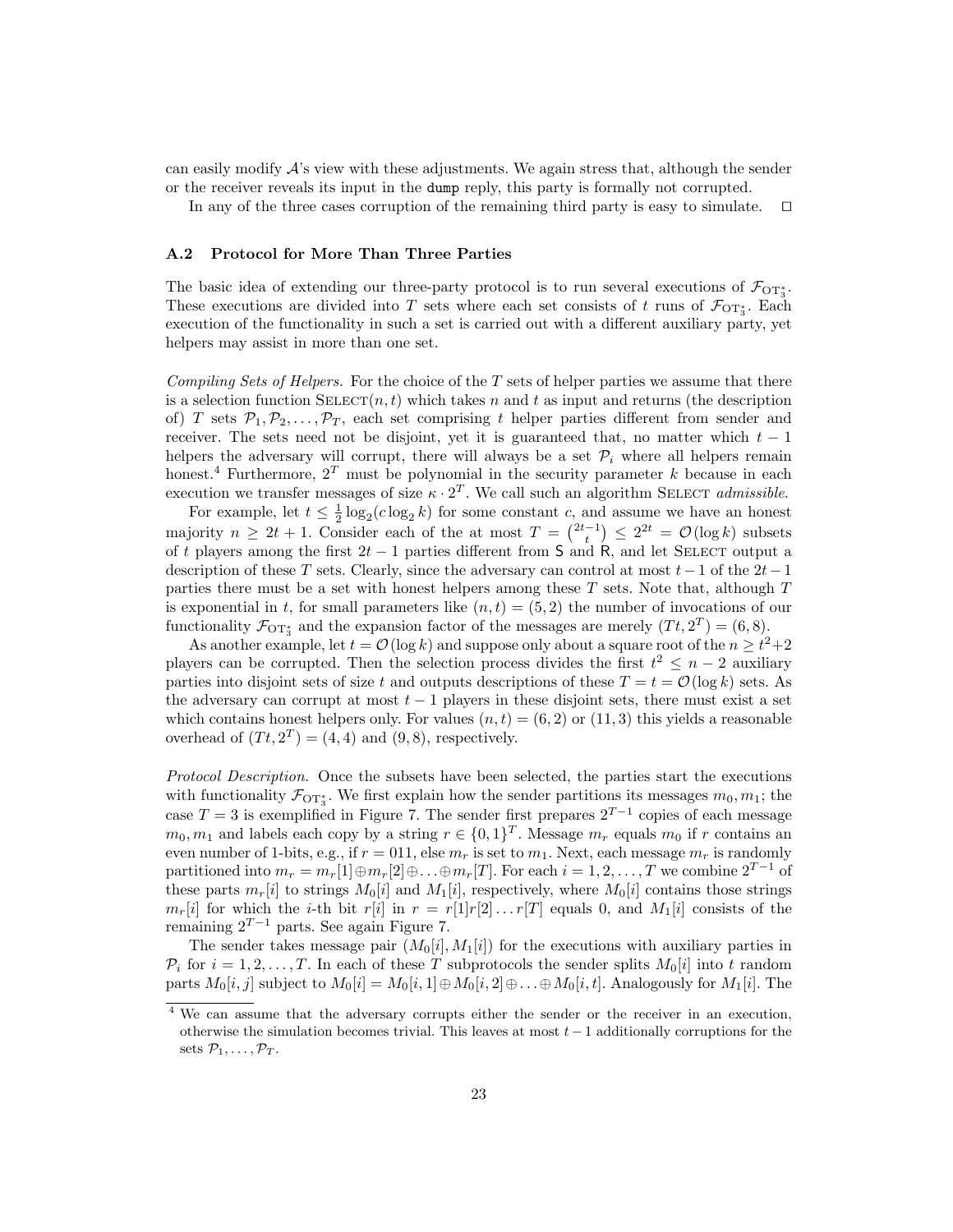

**Fig. 7.** Splitting messages  $m_0, m_1$  in protocol  $\text{OT}_{\text{log}}$  for  $T = 3$ 

receiver, on the other hand, partitions its choice b only into  $b = b[1] \oplus b[2] \oplus \ldots \oplus b[T]$  but does not further split the bits  $b[i]$  and uses the same bit  $b[i]$  in each of the executions with the helpers in  $\mathcal{P}_i$ .

The sender and the receiver then engage in t invocations of  $\mathcal{F}_{\text{OT}_3^*}$  for each set  $\mathcal{P}_i$ . In each execution one of the helpers  $H_i \in \mathcal{P}_i$  assists the two parties. In this invocation the sender uses pair  $(M_0[i, j], M_1[i, j])$  while the receiver uses  $b[i]$  as input. At the end, the receiver thus obtains  $M_{b[i]}[i,j]$  for all  $j = 1, 2, \ldots, t$ , which allows him to reconstruct  $M_{b[i]}[i]$ . Given these T parts the receiver can extract all values  $m_r[i], i = 1, 2, ..., T$ , for  $r = b[1] \dots b[T]$  and therefore  $m_{b[1]\oplus \ldots \oplus b[T]} = m_b.$ 

The partitioning and expansion of  $m_0, m_1$  into T strings  $M_0[i]$  and  $M_1[i]$  on the one hand ensures that, if one knows only one of the two strings  $M_0[i], M_1[i]$  for each  $i = 1, 2, \ldots, T$ , then one can reconstruct either  $m_0$  or  $m_1$  but not both. This follows because if one knows  $M_{b[i]}[i]$  for  $b[1], \ldots, b[T]$  then one has all the pieces to assemble  $m_b = m_{b[1], \ldots, b[T]}$ . Yet, for each other  $m_r$  with  $r = r[1] \dots r[T] \neq b[1] \dots b[T]$  at least one part is missing, e.g., for the smallest j such that  $r[j] \neq b[j]$  string  $m_{b[1], \ldots r[j], \ldots b[T]}[j]$  is not included in  $M_{b[j]}[j]$ . This can be easily verified for the example given in Figure 7.

On the other hand, if a party knows one of the strings,  $M_{b[i]}[i]$  for every  $b[1], \ldots, b[T]$ , and one is unaware of at least one of the choices  $b[j]$ , then one is completely oblivious about the message  $m_0$  or  $m_1$  this party can reconstruct. This can been seen because either choice for  $b[j]$  allows to switch between  $m_0$  and  $m_1$  (because flipping one bit in r changes  $m_r = m_0$  to  $m_r = m_1$  and vice versa). Again, see Figure 7.

The first property allows the simulator to determine which of the two messages the adversary is able to reconstruct. Since there is an honest user in each of the  $T$  sets of helpers, the simulator gets to know all choices  $b[1], \ldots, b[T]$  of a malicious receiver, and can conclude that the adversary learns  $m_{b[1]...b[T]}$  but not the other message. With the second property, and the fact that there is a set of honest helpers only, the simulator can determine both message parts  $M_0[j], M_1[j]$  for some j and is therefore able to extract both messages  $m_0, m_1$  from a malicious sender.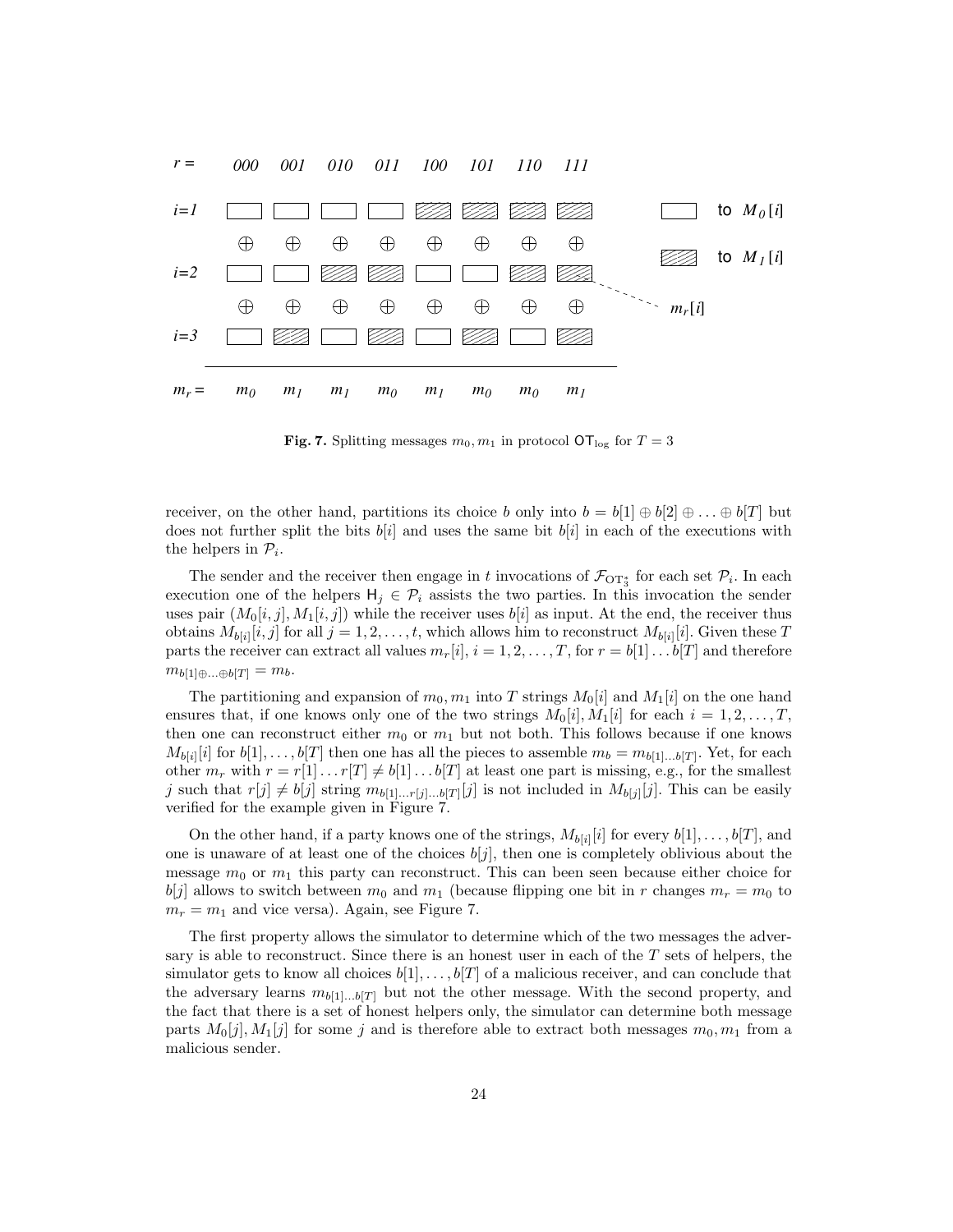# Protocol  $\mathsf{OT}_{\log}$  in the  $\mathcal{F}_{\mathbf{OT}_3^*}$ -hybrid model

- Upon receiving (ot-transfer, sid, S, R,  $m_0$ ,  $m_1$ ) and (ot-choose, sid, S, R, b), respectively, the sender and the receiver locally run SELECT $(n, t)$  to get T sets  $P_1, \ldots, P_T$  of t parties each.
- The sender defines for any string  $r \in \{0,1\}^T$  a message  $m_r$  to be  $m_{r[1]\oplus...\oplus r[T]}$ , i.e., to be the message  $m_0$  or  $m_1$ , depending on the even or odd number of bits in r. For each r the sender picks T pieces  $m_r[i]$  at random such that  $m_r = m_r[1] \oplus m_r[2] \oplus \ldots \oplus m_r[T]$ . The sender further defines  $M_0[i]$  to be concatenation of all  $2^{T-1}$  strings  $m_r[i]$  such that the *i*-th bit r[i] in r equals 0; define  $M_1[i]$  analogously for each  $i = 1, 2, \ldots, T$ .
- The receiver picks random bits  $b[i]$  subject to  $b = b[1] \oplus b[2] \oplus \ldots \oplus b[T]$ .
- For each of the  $T$  subsets  $\mathcal{P}_i$  do the following:
- Subprotocol for  $M_0[i], M_1[i], b[i], \mathcal{P}_i$ :
	- The sender, holding  $M_0[i], M_1[i]$ , picks  $M_0[i,j]$  for  $j = 1, 2, \ldots, t$  at random such that  $M_0[i] = M_0[i, 1] \oplus M_0[i, 2] \oplus \ldots \oplus M_0[i, t]$ . Analogously for  $M_1[i]$ .
	- For each party  $H_j$  in  $\mathcal{P}_i$  parties S, R and  $H_j$  execute the  $\mathcal{F}_{\text{OT}_3^*}$  functionality with inputs (ot-transfer, sid, S, R, H<sub>j</sub>, M<sub>0</sub>[i, j], M<sub>1</sub>[i, j]) for S and (ot-choose, sid, S, R, H<sub>j</sub>, b[i]) for R. By this, the receiver gets  $M_{b[i]}[i,j]$  for  $j = 1, 2, \ldots, t$ .
	- R computes  $M_{b[i]}[i] = M_{b[i]}[i,1] \oplus M_{b[i]}[i,2] \oplus \ldots \oplus M_{b[i]}[i,t].$
- Having obtained  $M_{b[i]}[i]$  from all T subprotocols the receiver finally extracts  $m_{b[1]...b[T]}[i]$  from the values  $M_{b[i]}[i]$  and computes  $m_b = m_{b[1]...b[T]} = m_{b[1]...b[T]}[1] \oplus ... \oplus m_{b[1]...b[T]}[T]$ . The receiver outputs (ot-received,  $sid$ , S, R,  $m_b$ ).

Fig. 8.  $\binom{2}{1}$ -Oblivious Transfer for More Than Three Parties

**Theorem 3.** Let  $\text{SELECT}(n, t)$  be an admissible selection algorithm. Then protocol  $\text{OT}_{\text{loc}}$ securely realizes functionality  $\mathcal{F}_{OT}$  in the  $\mathcal{F}_{OT^*_3}$ -hybrid model in a perfect way for n parties and t-limited malicious, adaptive adversaries.

Recall that  $\text{SELECT}(n, t)$  is for example admissible if  $t = \mathcal{O}(\log k)$  and  $n \geq t^2 + 2$  or if  $t \leq \frac{1}{2} \log_2(c \log_2 k)$  and  $n \geq 2t + 1$ .

*Proof.* As in the proof of Theorem 1 we again present an ideal-model simulator  $S$  via blackbox construction. Yet, in the hybrid model except for the invocation of  $\mathcal{F}_{\text{OT}_3^*}$  no information is exchanged between the parties, and the simulator only has to provide the corresponding output to corrupted parties calling the functionality.

Simulation of Sender. To simulate an honest sender  $S$  assumes that the sender's input is  $\tilde{m}_0 = \tilde{m}_1 = 0^{\kappa}$  and otherwise follows the prescribed program. In particular, S also divides the messages  $\tilde{m}_0, \tilde{m}_1$  into random parts  $\tilde{M}_0[i], \tilde{M}_1[i]$  for  $i = 1, 2, \ldots, T$ , and further splits these parts into strings  $\tilde{M}_0[i, j], \tilde{M}_1[i, j]$  for  $j = 1, 2, \ldots, t$  in each subprotocol execution.

Before we describe the simulation in detail we need some notations. We enumerate all invocations of  $\mathcal{F}_{\text{OT}_3^*}$  according to  $i \in \{1, 2, ..., T\}$ , the set  $\mathcal{P}_i$  of helpers, as well as according to  $j \in \{1, 2, \ldots, t\}$ , the number of the third party  $H_j$  in  $\mathcal{P}_i$  running  $\mathcal{F}_{\text{OT}_3^*}$  with the sender and the receiver. We call this execution  $(i, j)$ . By execution ensemble i we refer to the set of executions  $(i, j)$  for  $j = 1, 2, \ldots, t$ .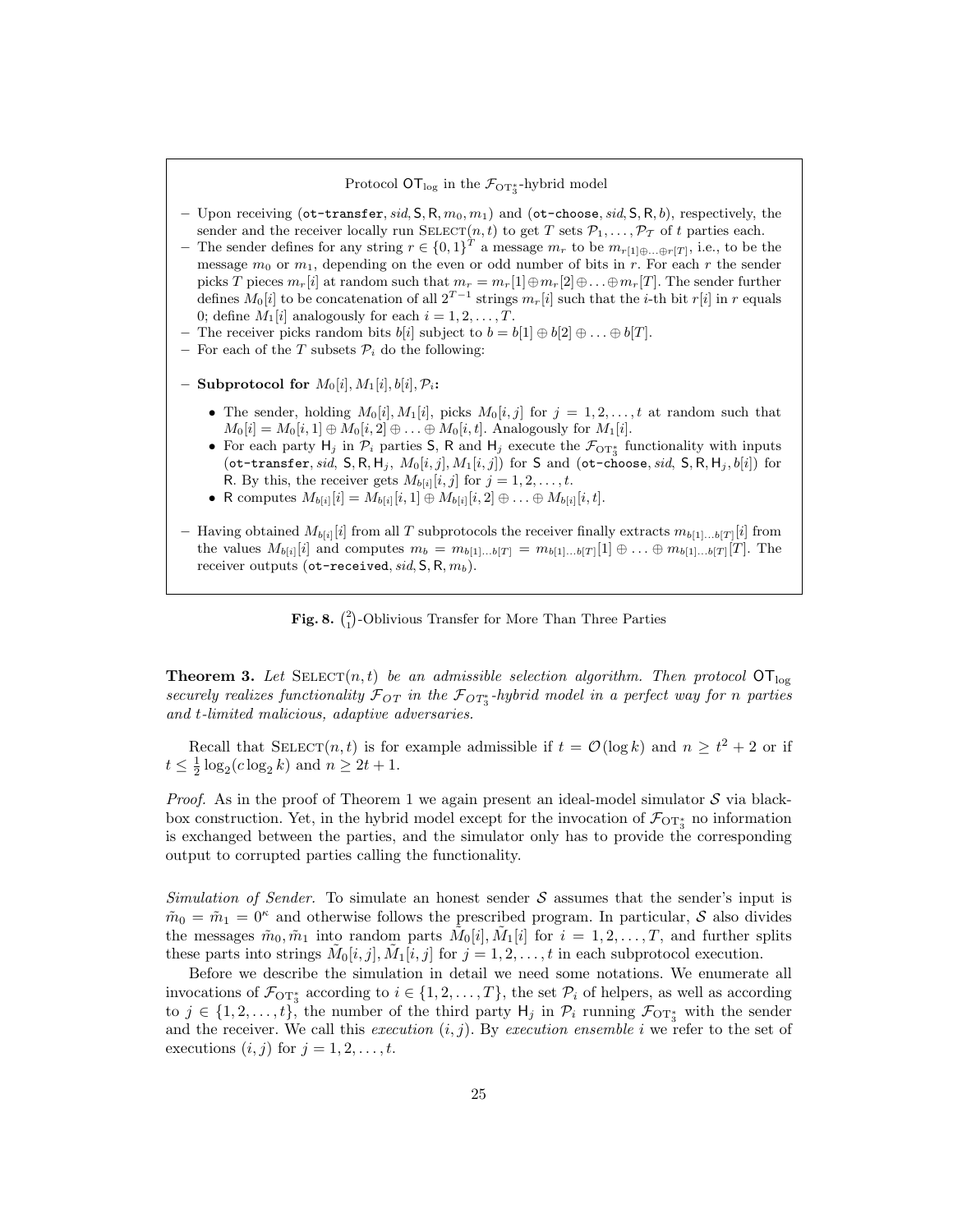If we are at some point in the simulation we call an execution  $(i, j)$  open if the receiver has not received a message (ot-received, sid, S, R, \*) yet, and if no  $\langle$  party $\rangle$ -dump message has been sent to the adversary so far. Any other execution is called closed. We call the execution ensemble i open if some execution  $(i, j)$  is still open, or if there are executions  $(i, j)$ ,  $(i, k)$ such that no dump-messages have been sent to the adversary in these executions, but the receiver has submitted distinct choices to  $\mathcal{F}_{\text{OT}_3^*}$ . Else the ensemble is called *closed*. Note that in an open ensemble in which all individual executions are closed, the adversary has retrieved different parts  $\tilde{M}_0[i,j]$  and  $\tilde{M}_1[i,k]$  for  $j \neq k$  and is neither able to reconstruct  $\tilde{M}_0[i]$  nor  $\tilde{M}_1[i]$ . However, the adversary may still corrupt further parties in this ensemble and enforce dump-messages later to recover one of these messages.

We presume for simplicity that the adversary has corrupted the receiver at the outset. If not, since the sender is still honest, the adversary does not see any data in the execution up to the corruption step. Once the simulator has made up the receiver's internal view when the adversary asks to corrupt the receiver, we can think of these emulated choices as now being sent by a malicious receiver honestly following its program. The simulator then adapts the sender's view accordingly, as described next.

The ideal-model simulator proceeds as follows. As explained above, it uses the fake messages  $\tilde{m}_0 = \tilde{m}_1 = 0^{\kappa}$  to run the invocations of  $\mathcal{F}_{\text{OT}_3^*}$  (also answering panic-requests according to the specification). This is done as long as there are open ensembles. Only if this is going to change then the simulator prepares to submit a message on behalf of R in the ideal model. We remark that the simulation up to this point is perfect. If there is still an open ensemble i then the adversary is still missing pieces to assemble  $\tilde{M}_0[i]$  and  $\tilde{M}_1[i]$  and thus  $\tilde{m}_0$  and  $\tilde{m}_1$ , and the random parts the adversary has seen so far have the same distribution as in an actual attack.

Now assume that the last ensemble  $i$  is going to be closed because of an ot-choosemessage or a **panic-message** in execution  $(i, j)$ . For each ensemble we look at the executions in which the helper parties are still honest (and thus all panic-messages have been ignored so far). By choice of the  $T$  sets there must always be such an execution in each ensemble (as the adversary can only corrupt  $t - 1$  helpers). Furthermore, as each ensemble k is or will be closed, the choices  $b[k]$  submitted by the receiver to  $\mathcal{F}_{\text{OT}_3^*}$  in such executions with honest helpers in one ensemble are all consistent. Hence, for every  $\tilde{k} = 1, 2, \ldots, T$  the simulator can determine the unchangeable bit  $b[k]$  and compute  $b = b[1] \oplus \ldots \oplus b[T]$ . It is clear that the receiver cannot obtain  $M_{b[i] \oplus 1}[i]$  from these execution ensembles k.

The simulator next sends the extracted bit  $b$  to the functionality in the ideal model to retrieve the original message  $m_b$  of the honest sender. Now it prepares the answers  $\tilde{M}_0[i,j], \tilde{M}_1[i,j]$ for the final execution  $(i, j)$  by adding  $m_b$  via exclusive-or to the values at positions r with  $r[1] \oplus \ldots \oplus r[T] = b$  in  $\widetilde{M}_{b[i]}[i,j]$  and  $\widetilde{M}_{b[i] \oplus 1}[i,j]$  and leaving any other values unchanged. It returns the adapted value  $\tilde{M}_0[i, j]$  or  $\tilde{M}_1[i, j]$  chosen by the receiver (or both if it replies with a dump-message to a panic-message).

Note that xoring  $m_b$  to the corresponding values in  $\tilde{M}_{b[i]}[i,j]$  and  $\tilde{M}_{b[i]\oplus 1}[i,j]$  consistently changes  $\tilde{m}_b = 0^{\kappa}$  to  $m_b$ , and thus perfectly simulates an ideal execution for these parts. Also, since there must exist an execution with an honest helper in each ensemble  $k$ , the adversary misses at least one of the t pieces  $\tilde{M}_{b[k]\oplus 1}[k,l]$  for some l. This implies that  $\tilde{M}_{b[k]\oplus 1}[k]$  for all k and therefore  $\tilde{m}_{b\oplus 1}$  are hidden information-theoretically from the adversary, and the distribution of the fake values  $\tilde{M}_{b[k]}[k,l]$  are perfectly indistinguishable from genuine values for the unknown  $m_{b \oplus 1}$ .

If the adversary asks to corrupt the sender then the simulator corrupts the sender in the ideal world to learn both messages  $m_0, m_1$ . If there is still an open ensemble i then the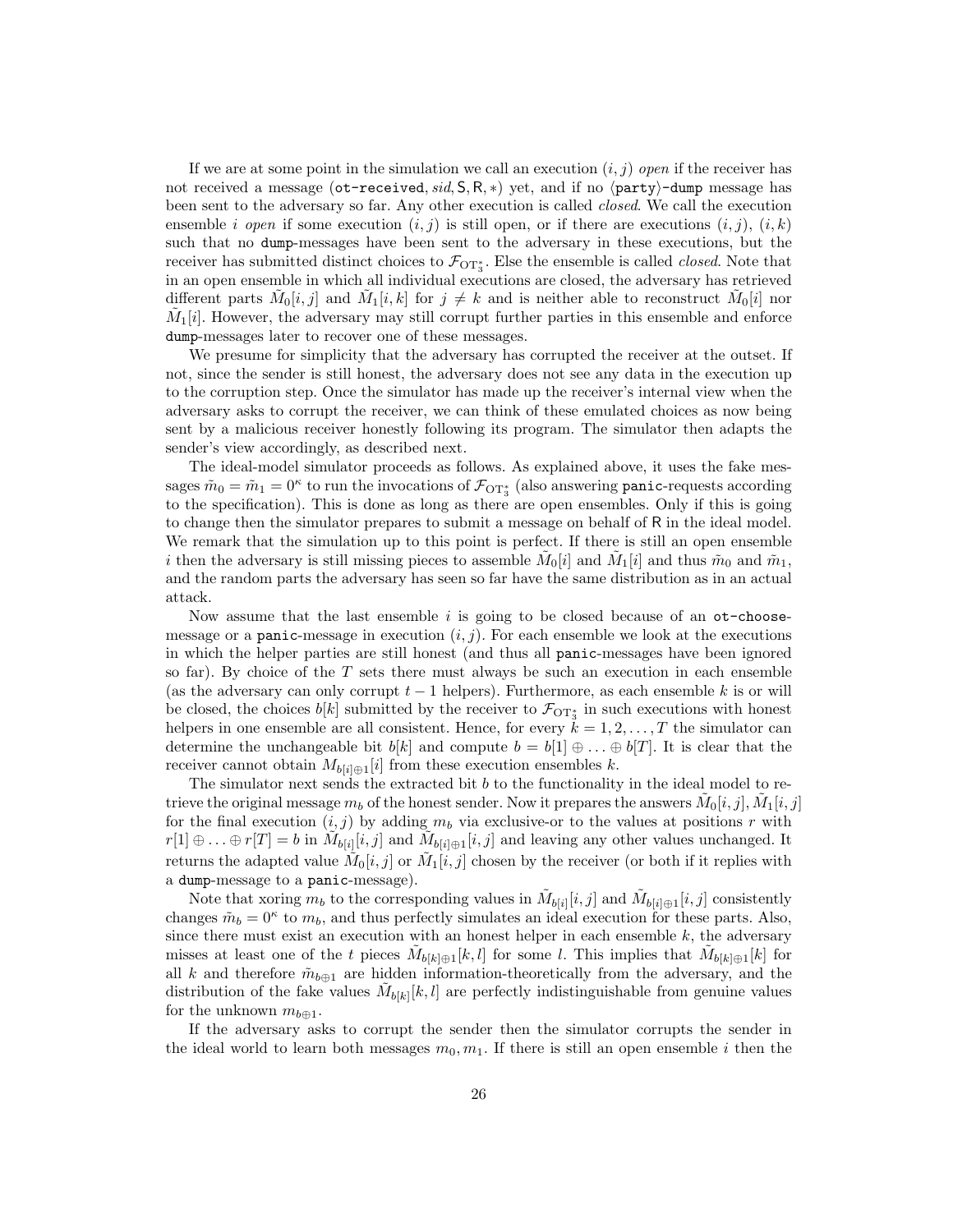adversary has not yet learned  $M_0[i, j], M_1[i, k]$  for some known  $j, k$ . Take the smallest of such indices j, k and add  $m_0$  to all positions r in  $M_0[i, j], M_1[i, l]$  with an even number of 1-bits, and  $m_1$  for those r's with an odd number of 1-bits. This adapts the values from  $\tilde{m}_0, \tilde{m}_1 = 0^{\kappa}$ to  $m_0, m_1$  in a completely indistinguishable way.

Next assume that the sender is getting corrupted and that all ensembles are closed. If the receiver is still honest then the simulation is trivial as the adversary has not yet seen any values sent form  $\mathcal{F}_{\text{OT}_3^*}$  to honest parties. We therefore presume that the receiver is controlled by the adversary. As the ensembles are closed this in turn implies that  $m_b$  has already been sent to R, that the simulator knows the receiver's choices  $b = b[1] \oplus \ldots \oplus b[T]$  in the ensembles, and that  $\tilde{m}_b$  and the related values have been changed to  $m_b$  already.

In addition, for any  $i = 1, 2, ..., T$  the adversary lacks knowledge of some piece  $\tilde{M}_{b[i]\oplus 1}[i, j]$ . For each  $r \in \{0,1\}^T$  with  $r[1] \oplus \ldots \oplus r[T] = b \oplus 1$ , the simulator now chooses the smallest index i with  $r[1] = b[1], \ldots, r[i-1] = b[i-1]$  but  $r[i] = b[i] \oplus 1$ . For this index, and the missing piece  $\tilde{M}_{b[i]\oplus 1}[i,j]$ , the simulator adds  $m_{b\oplus 1}$  to the position r. Note that such an index i must exist and alters  $\tilde{m}_{b\oplus 1} = m_{b\oplus 1}$  via the entries in the previously hidden pieces  $\tilde{M}_{b[i]\oplus 1}[i,j]$ . Then, revealing these adapted values mimics a corruption in the real world perfectly.

Simulation of Receiver. Next we discuss how to simulate an honest receiver. Similar to the previous case the simulator uses  $b = 0$  as input and follows the prescribed program of R. That is, the simulator divides b into  $b = b[1] \oplus \ldots \oplus b[T]$  and uses  $b[i]$  in the i-th ensemble. Similar to the previous case we presume that the sender is malicious, else the adversary does not see any information about the execution in the hybrid model.

The simulator now has to provide functionality  $\mathcal{F}_{\text{OT}}$  in the ideal model with two input messages of which one will be delivered to the honest receiver. The simulator, however, does not know beforehand the receiver's choice in the ideal setting, and must therefore be able to extract both messages from the adversarial controlled sender in the simulation.

In each execution ensemble i the simulated receiver retrieves a string  $M_{\tilde{b}[i]}[i]$  from the malicious sender. In some ensembles the adversary may successfully call a receiver-panic to learn the bit  $\tilde{b}[i]$ . Yet, by the constructions of the T sets, there must exist a set in which all t helpers remain uncorrupted (forever). In this ensemble  $k$  any panic-request is and will be ignored, and the simulator waits till the sender transmits  $(M_0[k, l], M_1[k, l])$  in all executions  $l = 1, 2, \ldots, t$  to functionality  $\mathcal{F}_{\text{OT}_3^*}$ . From these values it assembles  $M_0[k]$  and  $M_1[k]$ . The values  $M_{\tilde{b}[i]}[i]$  for  $i \neq k$  in combination with  $M_0[k], M_1[k]$  enable the simulator to recover  $m_{\tilde{b}[1],..0,..,\tilde{b}[T]}$  and  $m_{\tilde{b}[1],..1,..,\tilde{b}[T]}$ , yielding messages  $m_0$  and  $m_1$ . The simulator submits these two values in the ideal model on behalf of the dishonest sender.

Note that the set of values  $b[i]$  for  $i \neq k$  in the simulation has the same distribution as an actual choice by the honest receiver in a protocol execution; only the distribution of value  $b[k] = b \oplus b[1] \oplus \ldots \oplus b[T] = b \oplus b[k]$  could possibly be different. Yet, the adversary and the environment cannot tell these choices apart because value  $\tilde{b}[k]$  is perfectly hidden. Furthermore, given values  $b[i] = b[i]$  for  $i \neq k$  the receiver in an actual protocol execution would receive either  $m_0$  or  $m_1$  (depending on b and b[k]). Here,  $m_0, m_1$  are the same messages the simulator submits in the ideal model such that the receiver gets the same message  $m_b$ in the ideal model. Hence, in the simulation and in the ideal world the receiver outputs the same message  $m<sub>b</sub>$ .

Finally, it remains to discuss corruption requests for the receiver. If the adversary wants to take control over the receiver then there exists an execution ensemble  $k$  in which some execution  $(k, l)$  is still open or, if all executions are closed, in which all auxiliary parties are and will be honest. In any case, at least one of the bits  $b[k]$  has again remained hidden from